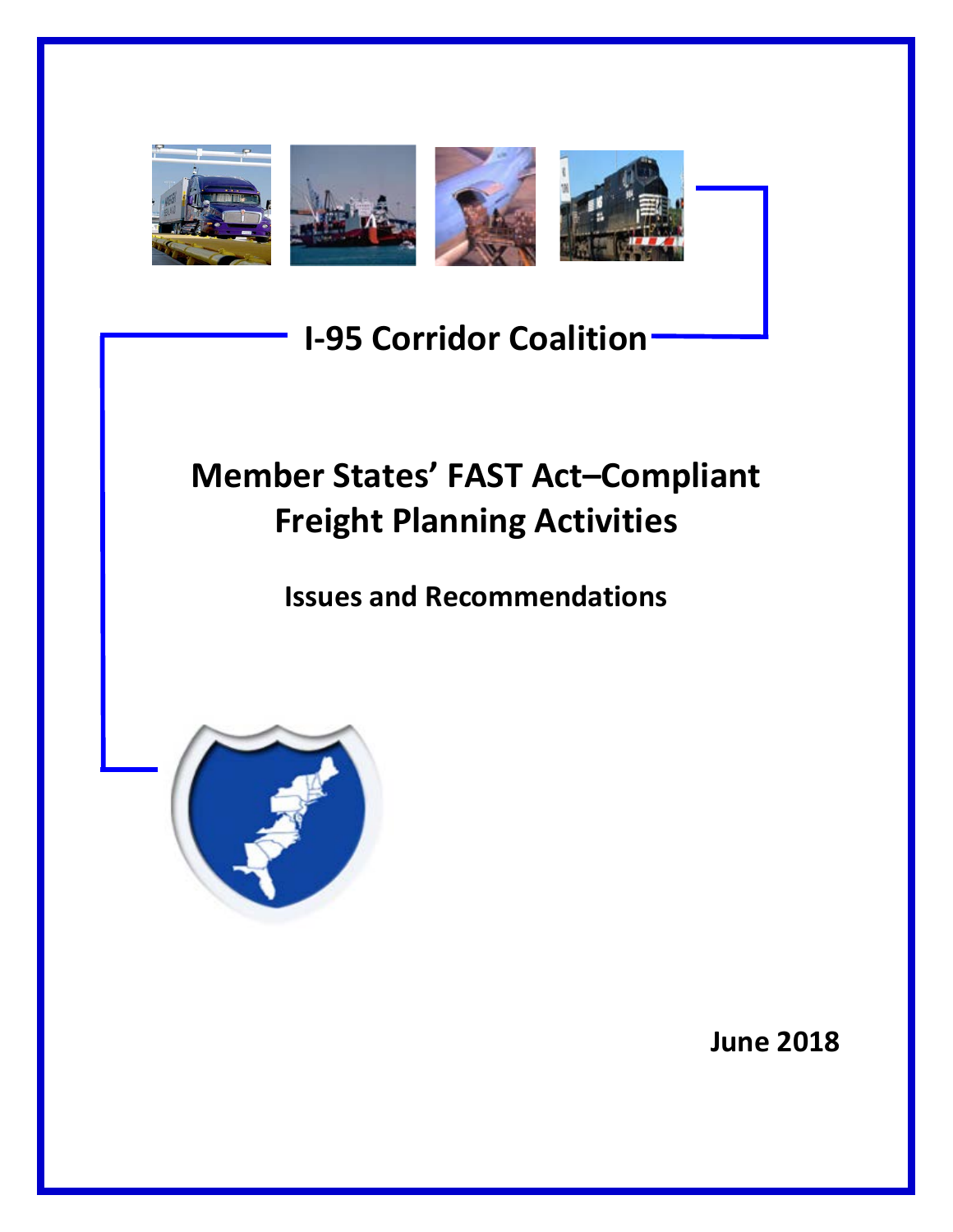### Contents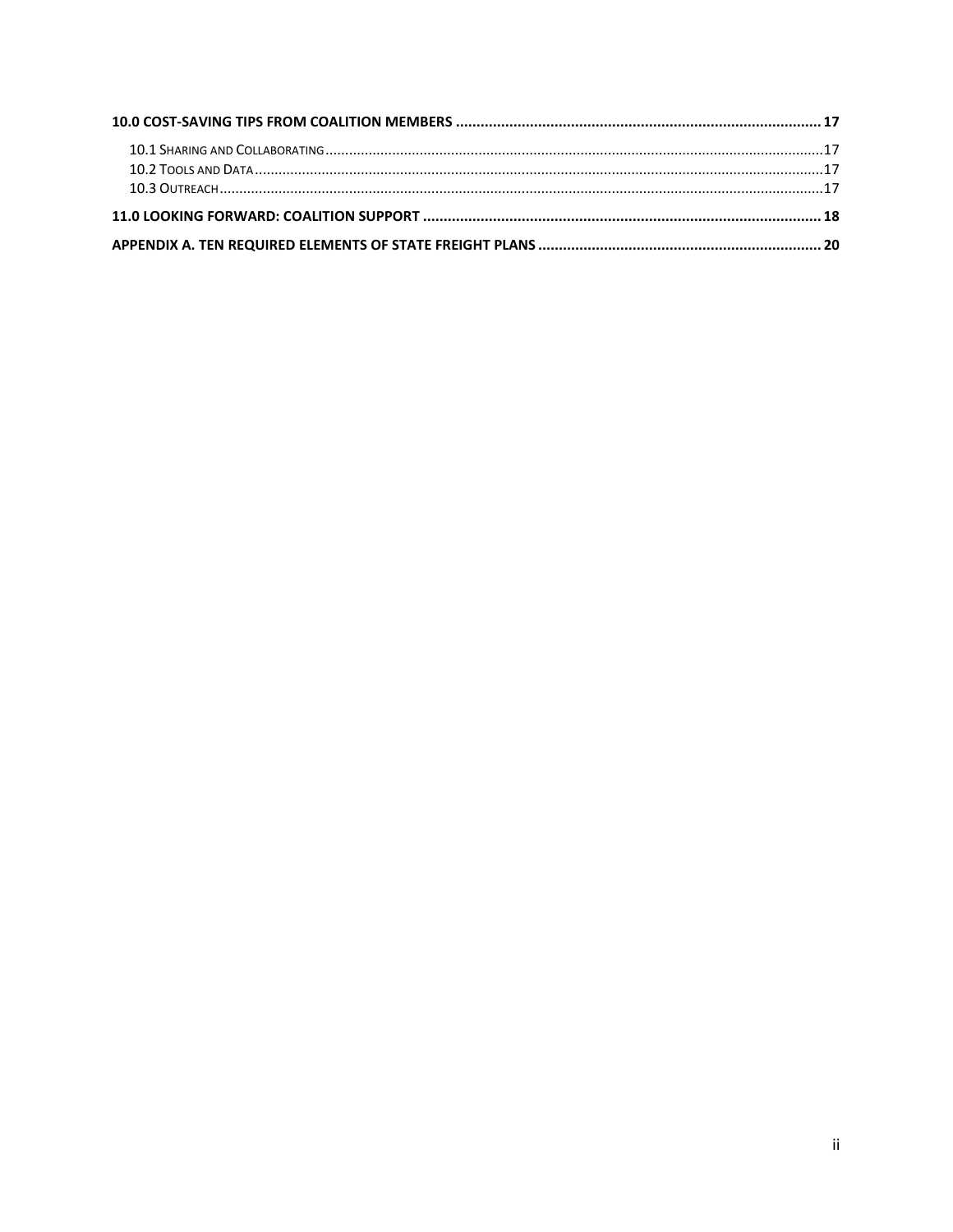# <span id="page-3-0"></span>LIST OF ACRONYMS

| <b>ATRI</b>     | American Transportation Research Institute         |
|-----------------|----------------------------------------------------|
| <b>CIMS</b>     | <b>Comprehensive Information Management System</b> |
| <b>CRFC</b>     | critical rural freight corridor                    |
| <b>CUFC</b>     | critical urban freight corridor                    |
| <b>DOT</b>      | Department of Transportation                       |
| <b>FAC</b>      | freight advisory committee                         |
| FAF             | Freight Analysis Framework                         |
| <b>FAST Act</b> | Fixing America's Surface Transportation Act        |
| <b>FHWA</b>     | <b>Federal Highway Administration</b>              |
| <b>FMCSA</b>    | Federal Motor Carrier Safety Administration        |
| <b>MAP-21</b>   | Moving Ahead for Progress in the 21st Century Act  |
| MOU             | memorandum of understanding                        |
| <b>MPO</b>      | metropolitan planning organization                 |
| <b>NHFN</b>     | National Highway Freight Network                   |
| <b>NHS</b>      | National Highway System                            |
| <b>NPMRDS</b>   | National Performance Management Research Dataset   |
| OS/OW           | oversize/overweight                                |
| <b>RPO</b>      | regional planning organization                     |
| SPR             | state planning and research                        |
| <b>STIP</b>     | Statewide Transportation Improvement Program       |
| <b>USDOT</b>    | U.S. Department of Transportation                  |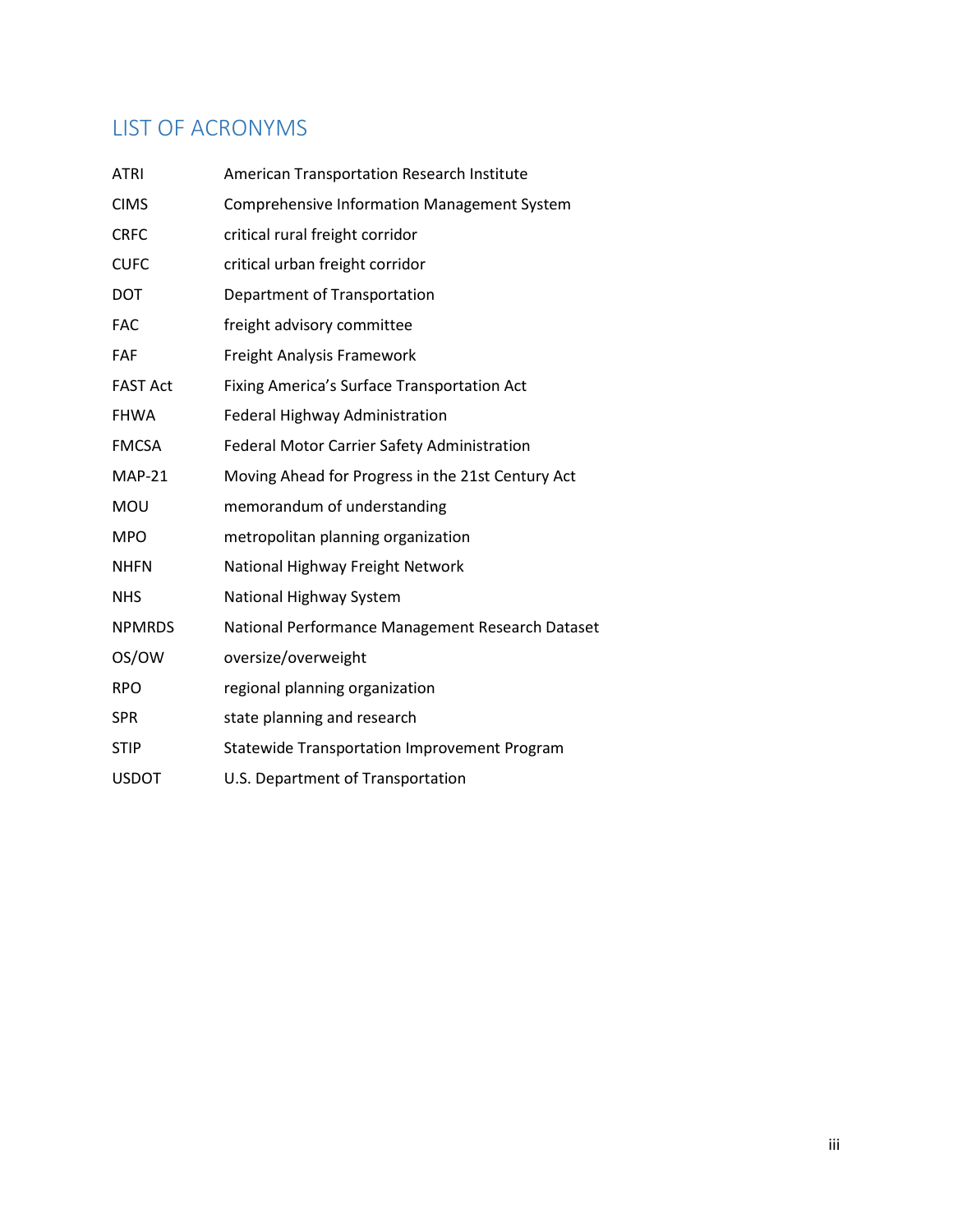# <span id="page-4-0"></span>EXECUTIVE SUMMARY

In mid-2017, at the request of its members, the I-95 Corridor Coalition staff conducted extensive guided interviews with 17 Coalition member agencies to assess the status of their freight planning activities in response to the requirements of the 2015 Fixing America's Surface Transportation Act (FAST Act). Members interviewed included one statewide planning agency acting on behalf of its state Department of Transportation and the Departments of Transportation from 15 states and Washington, DC; all 17 agencies are referred to as *states* in this summary. The first FAST Act–compliant state freight plans were due by December 4, 2017, and must be updated at least every five years. Because FAST Act provisions include, for the first time, discretionary and formula grant programs that will benefit freight-related projects, supporting member agencies as they create FAST Act–compliant state freight plans is a high priority for the Coalition.

The objective of the interviews was to gather information regarding members' activities as they prepared their freight plans. The following topics were discussed:

- Status of the development of FAST Act–compliant state freight plans
- Use of and need for freight data to identify cost-saving approaches, critical corridors, and bottlenecks
- Innovative strategies for meeting federal requirements
- Lessons learned
- Additional areas of support the Coalition can provide

### <span id="page-4-1"></span>Common Themes

Interview respondents cited a variety of challenges in meeting FAST Act requirements. They also identified opportunities to leverage, both during the process and in the future, as they developed their plans. Common themes that emerged during the guided interviews included data, staff expertise, federal guidance, costs, and freight planning coordination.

*Data acquisition and analysis* – Data emerged as a major issue. Almost all states cited the lack of a single, comprehensible, user-friendly freight data source a major data challenge. Lack of consistency in data sources was frequently cited as another major challenge in coordinating data analysis, and obtaining timely freight-specific data was noted as a major issue. Many members expressed a need for greater understanding of existing data analysis tools. Several states cited opportunities they had identified and used in seeking data sources. These sources, which were primarily internal, were sometimes used to provide nontraditional data, such as oversize/overweight data.

Respondents noted that obtaining specific types of data, such as data that would allow coordination of metropolitan planning organization freight plans with state freight plans, was difficult.

*Staff expertise* – Staff expertise with data analytics, including an understanding of commodity flow, was reported as challenging and often inadequate. Because the knowledge baseline on freight was sometimes low, getting up to speed on the subject, developing institutional knowledge, and learning about best practices in other agencies presented challenges. Some states also cited lack of staffing for freight planning as an issue. Several states leveraged existing state expertise in creating similar plans for other work in developing their state freight plan.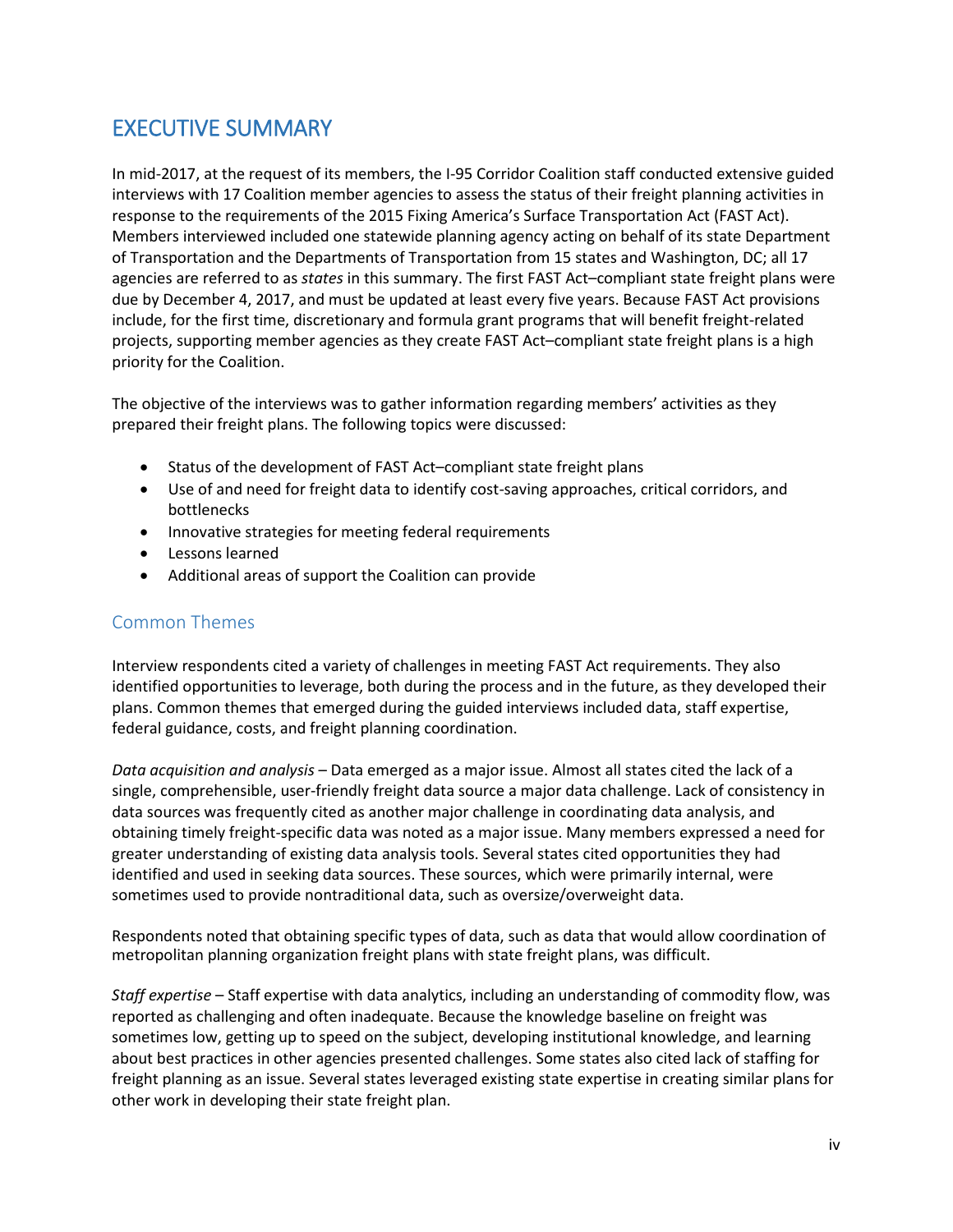*Federal guidance* – States were challenged by delayed federal guidance, which sometimes resulted in repeated adaptation of plans. Although the flexibility of federal guidance is appreciated, respondents noted they would have benefited from more concrete guidance as they moved from adapting MAP-21– compliant plans to FAST Act–compliant plans. FAST Act guidance for certifying critical freight corridors was not issued until April 2016, and several states cited this timing as an impediment in identifying critical urban and rural freight corridors.

*Freight planning costs* – The lack of a dedicated annual budget for freight data purchase was a chronic challenge to virtually all states. Many states noted that both purchasing data and hiring third-party data analysts to interpret the data are expensive.

*Freight planning coordination* – Members cited two major coordination issues: coordinating with metropolitan and regional planning organizations and cross-jurisdictional discussion and coordination.

### <span id="page-5-0"></span>Member Suggestions and Lessons Learned

Respondents, particularly those from states that were creating their first-ever FAST Act–compliant freight plan, shared a variety of suggestions, observations, and lessons learned as they responded to the requirements. Several agencies reported, for example, that considering pass-through effects on neighboring states proved to be a major eye-opener: improvements made in one state can have definite effects in neighboring states.

Many respondents commented that in preparing their freight plans, they sought to actively engage other bureaus and departments to increase cooperation among departmental stakeholders. States also recommended having "elevator speeches" ready for use with elected officials and stakeholders.

Several respondents noted that the freight planning process for MAP-21 and the FAST Act is influencing the structuring of their other transportation programs.

Developing freight, transit, airports, ferries (as applicable), and rail in a multimodal integrated statewide management plan can lead to an overall multimodal asset management plan. This integrated approach helped several states work with their legislatures to obtain transportation funding, and it is helping some states to lead the way to obtaining approvals for freight programs with a dedicated freight funding plan.

### <span id="page-5-1"></span>I-95 Corridor Coalition Support

Based on interviewees' responses to the interviews and the needs identified, the I-95 Corridor Coalition determined that it can support members' ongoing freight planning activities, particularly for the next required FAST Act freight plan, by convening informational meetings and providing specific planning assistance.

#### *Workshops and information exchanges* –

• Hold information exchanges on states' freight planning tools, innovative applications of data (e.g., using nontraditional data sources for planning such as data gathered from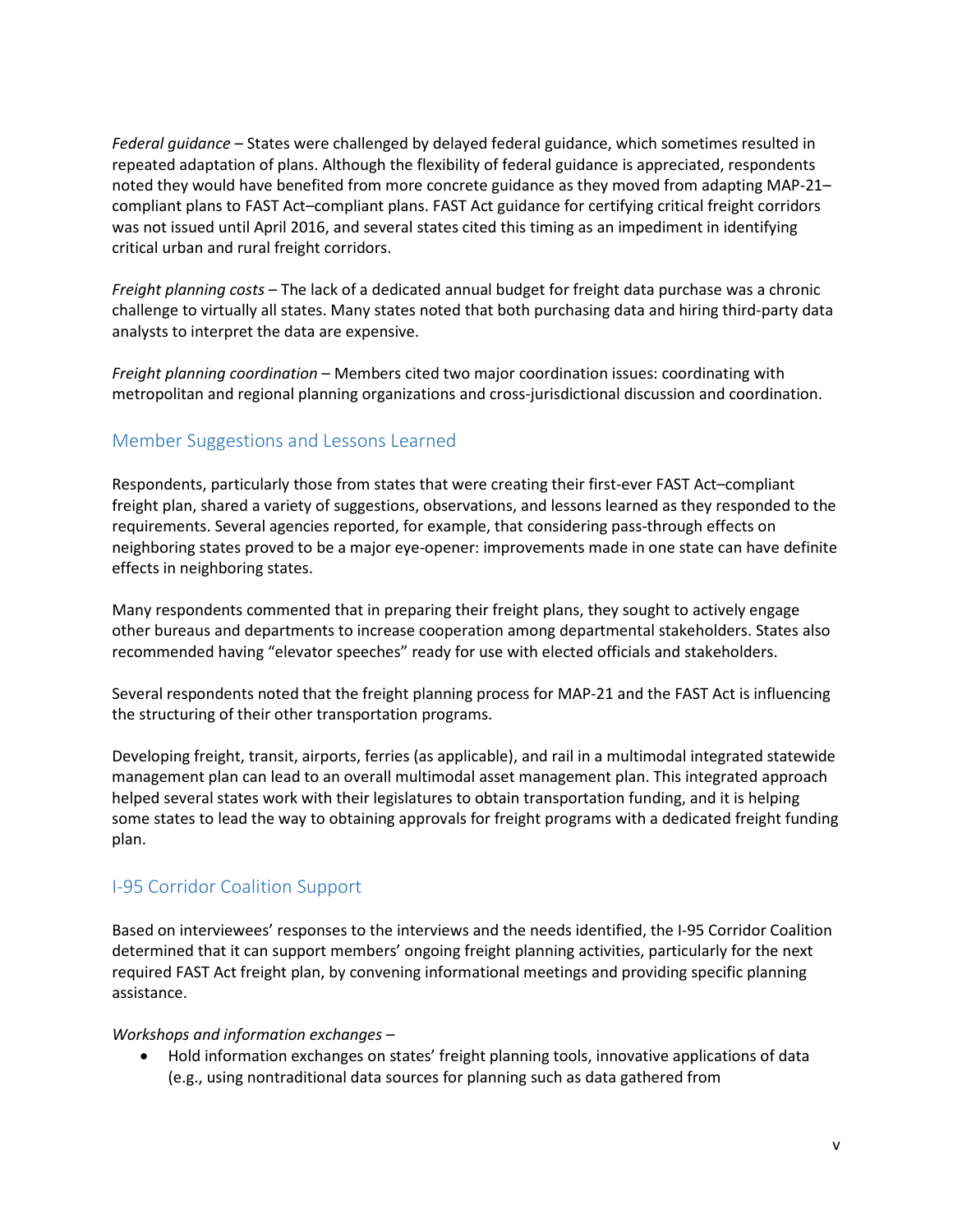oversize/overweight vehicle and "E-Screening" programs), and state-level freight planning best practices

- Support multistate, regional, and corridor-wide freight planning discussions
- Hold a truck parking workshop and symposium

*Freight planning assistance* –

- Develop a listing of each state's "go to" people for freight planning
- Consider how to provide states access to consistent, current, and userfriendly freight data
- Assist states with issues such as oversize/overweight permitting
- Assist states with resiliency planning, improving linkage between Operations and Freight
- Assist states with private-sector input for critical freight corridors

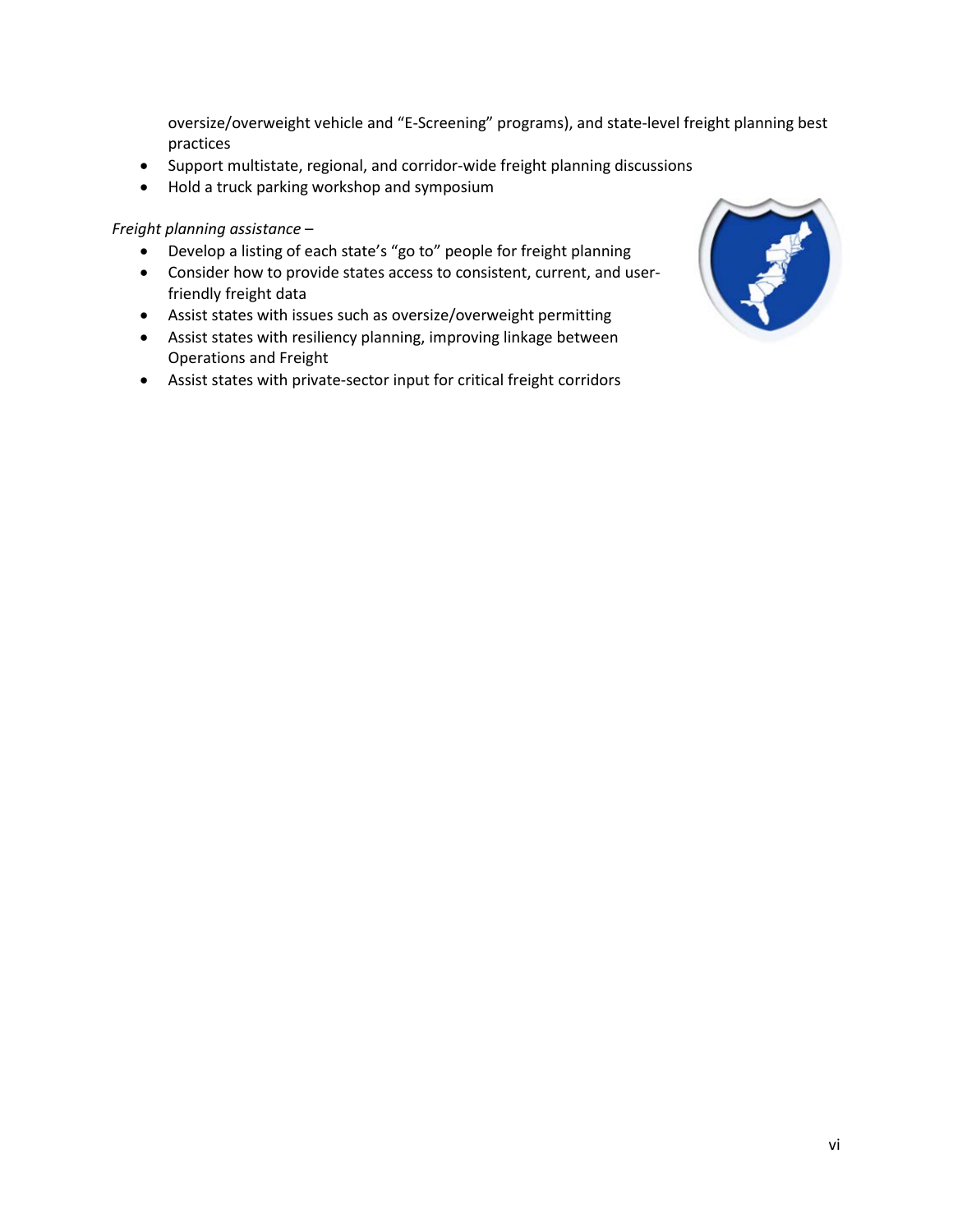# <span id="page-7-0"></span>1.0 INCREASED SIGNIFICANCE OF FREIGHT PLANNING

### <span id="page-7-1"></span>1.1 FAST Act Freight Planning Requirements

Over the past decade, states began to focus more specifically on freight in their planning activities. The U.S. Department of Transportation (USDOT) projects a population change from 321 million people in 2015 to 389 million in 2045, with an accompanying increase in multimodal freight movement of over 40% by 2040. $1$  To meet the challenge of this growth and keep our nation's freight moving safely and efficiently, focused, datadriven freight planning and adequately funded project implementation are crucial. Provisions in the Moving Ahead for Progress in the 21st Century Act (MAP-21) encouraged more emphasis on freight, and the 2015 Fixing America's Surface Transportation Act (FAST Act) requires states to develop a state freight plan to qualify for future federal funding (see sidebar).

FAST Act provisions include, for the first time, discretionary and formula grant programs that will benefit freight-related projects. The "new discretionary freight-focused grant program . . . will invest \$4.5 billion over 5 years. This new program allows States, Metropolitan Planning Organizations (MPOs), local governments, tribal governments, special purpose districts and public authorities (including port authorities), and other parties to apply for funding to complete projects that improve safety and hold the greatest promise to eliminate freight bottlenecks and improve critical freight movements."[2](#page-7-3)

The Fast Act also "provides \$6.3 billion in formula funds over five years for States to invest in freight projects on the National Highway Freight Network. Up to 10 percent of these funds may be used for intermodal projects."<sup>[3](#page-7-4)</sup>

Even without the impetus of qualifying for FAST Act grant programs, state economic and transportation planners have recognized the vital need for freight planning to keep their economies competitive and their transportation networks running safely and efficiently.

#### <span id="page-7-2"></span>1 USDOT, *Draft National Freight Strategic Plan*, p. 5.

### FUNDING UNDER THE FAST ACT

"To receive funding under the National Highway Freight Program (23 U.S.C. 167), the FAST Act requires each State to develop a State freight plan, which must comprehensively address the State's freight planning activities and investments (both immediate and long-range). A State may develop its freight plan either separately from, or incorporated within, its statewide strategic longrange transportation plan required by 23 U.S.C. 135. Among other requirements, a State freight plan must—

- cover a five-year forecast period;
- be fiscally constrained;
- include a 'freight investment plan' with a list of priority projects; and
- describe how the State will invest and match its National **Highway Freight Program** funds.

The State must update its freight plan at least every five years, and may update its freight investment plan more frequently than the overall freight plan. [49 U.S.C. 70202(e)]"

*Source:* Federal Highway Administration FAST Act fact sheet

[https://www.fhwa.dot.gov/fastact/fa](https://www.fhwa.dot.gov/fastact/factsheets/fpppfs.cfm) [ctsheets/fpppfs.cfm](https://www.fhwa.dot.gov/fastact/factsheets/fpppfs.cfm)

[https://www.transportation.gov/sites/dot.gov/files/docs/DRAFT\\_NFSP\\_for\\_Public\\_Comment\\_508\\_10%2015%201](https://www.transportation.gov/sites/dot.gov/files/docs/DRAFT_NFSP_for_Public_Comment_508_10%2015%2015%20v1.pdf) [5%20v1.pdf.](https://www.transportation.gov/sites/dot.gov/files/docs/DRAFT_NFSP_for_Public_Comment_508_10%2015%2015%20v1.pdf)

<span id="page-7-4"></span><span id="page-7-3"></span><sup>&</sup>lt;sup>2</sup> USDOT, "The FAST Act: Freight Provisions." Fact sheet. https://www.transportation.gov/fastact/freight-factsheet.  $3$  Ibid.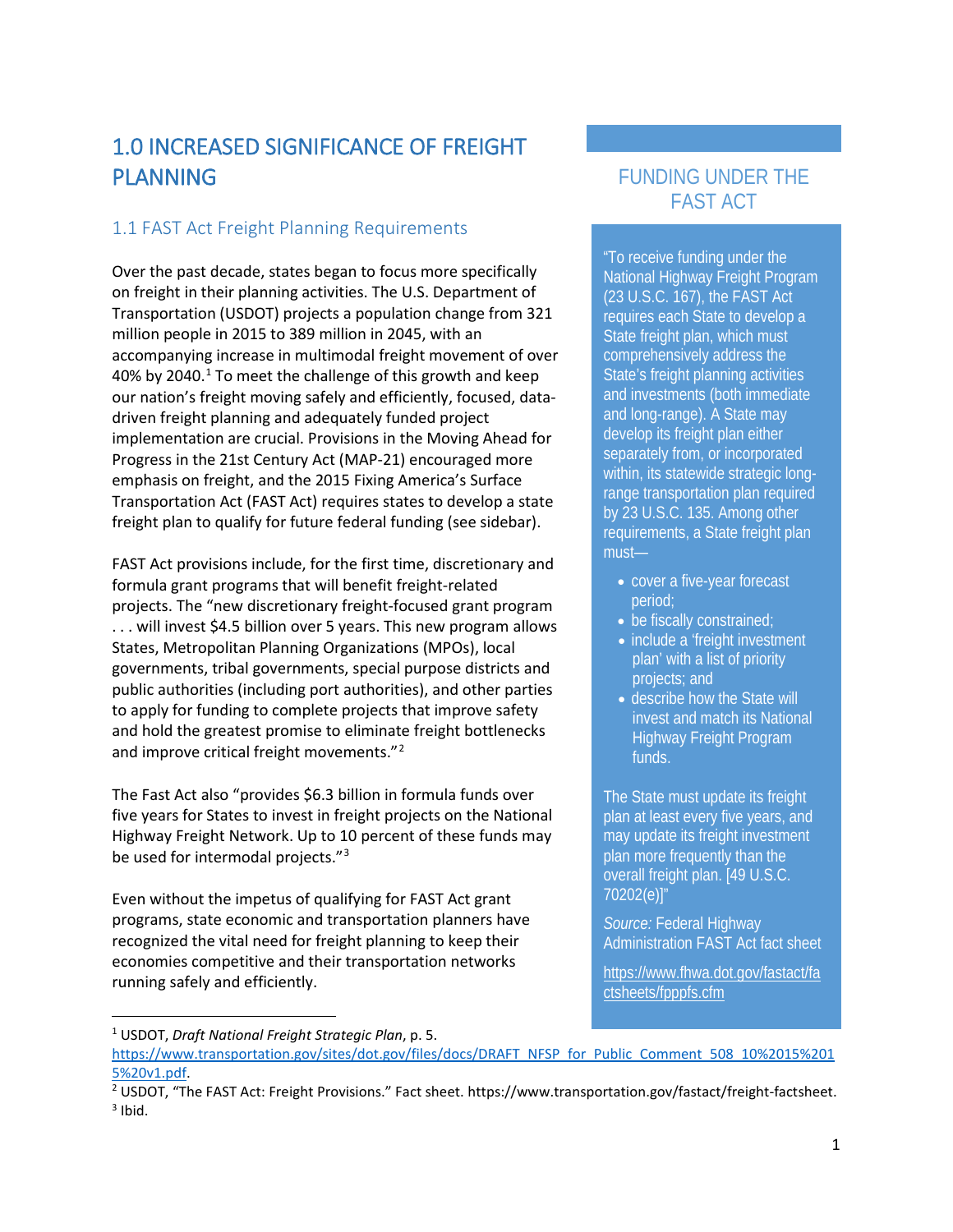The first FAST Act–compliant state freight plans were due by December 4, 2017, and must be updated at least every five years.

### <span id="page-8-0"></span>1.2 Interview Methodology and Objectives

At the request of its members, the I-95 Corridor Coalition conducted extensive guided interviews with 17 Coalition member agencies: 15 state Departments of Transportation (DOTs) from Maine to Florida; the Washington, DC, DOT; and a statewide planning agency that is the lead for FAST Act implementation for its state DOT. For the convenience of readers, all 17 agencies are interchangeably referred to as *states* or *DOTs* in this report. The objective of the interviews was to gather a broad variety of information regarding freight planning, including the following topics:

- Status of the development of FAST Act–compliant state freight plans
- Use of and need for freight data to identify cost-saving approaches, critical corridors, and bottlenecks
- Innovative strategies for meeting federal requirements
- Lessons learned
- Additional areas of support the Coalition can provide

To obtain this information, wide-ranging telephone and in-person interviews were conducted by Coalition staff during mid-2017 with the lead freight planning staff in each state. The states' responses to the 22 discussion topics in the interviews, which were conducted when most members were finalizing their Fast Act–compliant state freight plans, reflect the evolving nature of freight planning.

### <span id="page-8-1"></span>1.3 Report Organization

The remainder of this report considers member states' responses to FAST Act requirements and how the Coalition can support members' freight planning activities. The next section lists the state DOTs' chief emphasis areas, such as truck parking, that they found most important to address. Section 3 discusses how members developed their first FAST Act–compliant state freight plans. The following two sections consider the people involved with freight planning: stakeholders and neighbors (Section 4) and freight advisory committees (FACs) and advisory stakeholder groups (Section 5). Data acquisition and analysis, which emerged as major challenges for most agencies, are discussed in Section 6. Section 7 discusses states' progress in identifying bottlenecks and critical urban and rural freight corridors, and Section 8 looks at freight investment prioritization criteria. Sections 9 and 10, respectively, offer suggestions and cost-saving tips from state DOTs, and Section 11 tabulates how the Coalition plans to respond to state DOTs' identified challenges in their ongoing freight planning activities. The report concludes with Appendix A, which lists the 10 required elements of a state freight plan.

### <span id="page-8-2"></span>2.0 Freight Plan Emphasis Areas

The top emphasis areas states cited were truck parking (12 states), including inventory, parking deficiencies, and possible solutions; and safety, asset management, and resiliency (9 states) across all modes. As shown in Figure 1, additional emphasis areas included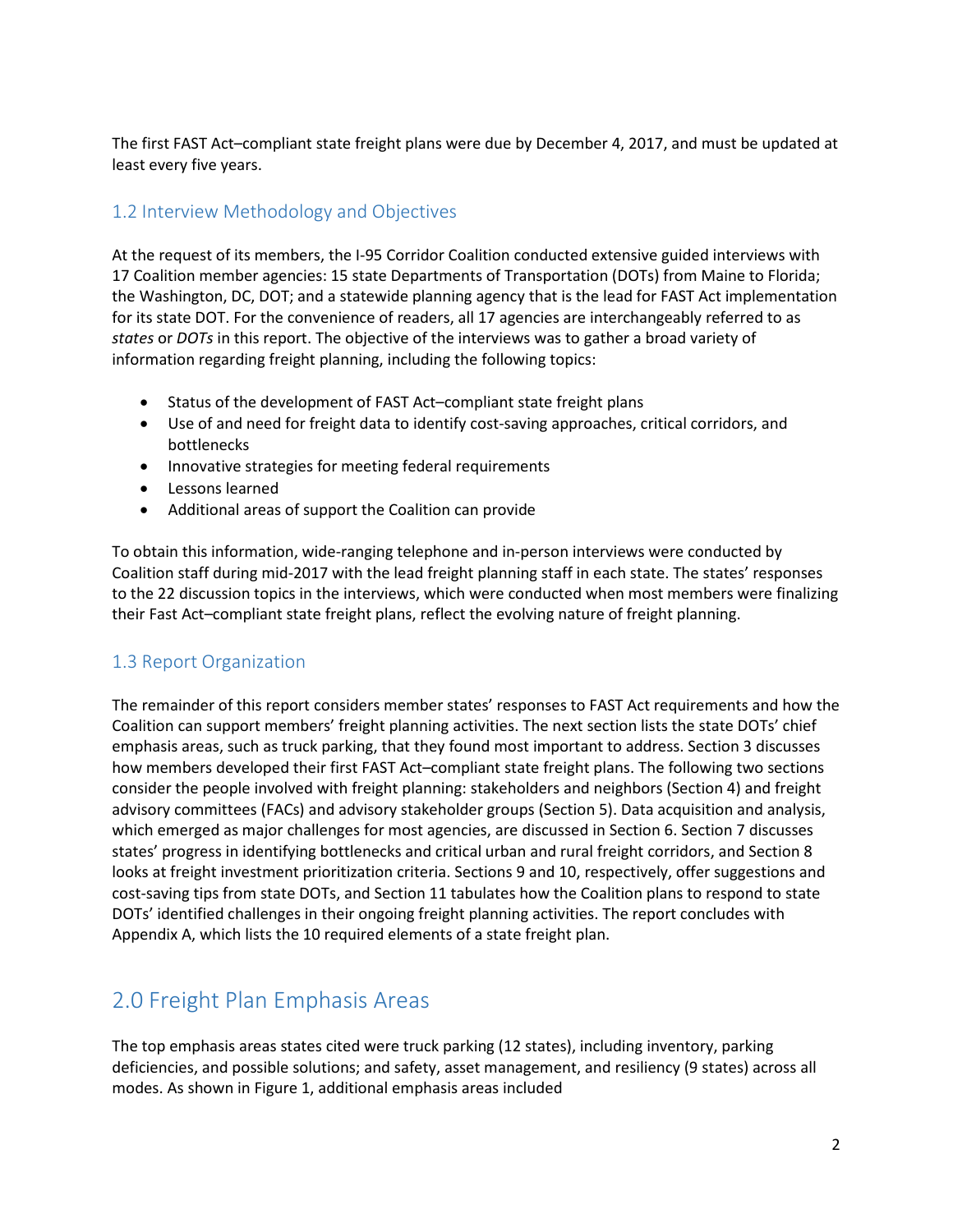- Bottlenecks (four states), and ways to improve performance
- International border crossing (three states), with strategies that focused on operational issues and recommendations for operational improvements such as intelligent transportation systems
- Daily recurring congestion and its effects on freight; climate change impacts; security, including cargo theft and truckers' law enforcement compliance; and urban delivery and last mile concerns (one state each)



#### Figure 1. Freight Plan Emphasis Areas

As various states pointed out, resiliency is not limited to events resulting from climate change. Instead, they described both safety and resiliency as addressing natural and human-caused events (e.g., major projects, work zones, incidents and weather events, and infrastructure state of repair) and how effective the state's network is in responding to these situations.

The Transportation Research Board's general definition of resiliency is "the ability to prepare and plan for, absorb, recover from, or more successfully adapt to actual or potential adverse events.["4](#page-9-0) Respondents noted that the need for resiliency is common to all modes and infrastructure and planning scenarios such as economic development, growth of ecommerce, and return of manufacturing.

Nevertheless, several states noted climate change impacts, with one citing a strong emphasis in this area was included as they heard from various stakeholders of the need to consider the extent to which severe weather affects the movement of goods and contributes to freight delays. Another state noted that climate change impacts were not singular to freight, and that with reference to climate change, freight should be part of overall traffic management operations.

<span id="page-9-0"></span> <sup>4</sup> *TRB Resilience: Key Products & Projects*, March 2018.

[http://onlinepubs.trb.org/Onlinepubs/dva/SecurityActivities.pdf.](http://onlinepubs.trb.org/Onlinepubs/dva/SecurityActivities.pdf) For further discussion on defining resilience, see Ryan Martinson, "Resilience in a Transportation System: A Whole System Approach," *Transportation Research Circular E-226: Transportation Systems Resilience: Preparation, Recovery, and Adaptation*, November 2017, pp. 1– 9. [http://onlinepubs.trb.org/onlinepubs/circulars/ec226.pdf.](http://onlinepubs.trb.org/onlinepubs/circulars/ec226.pdf)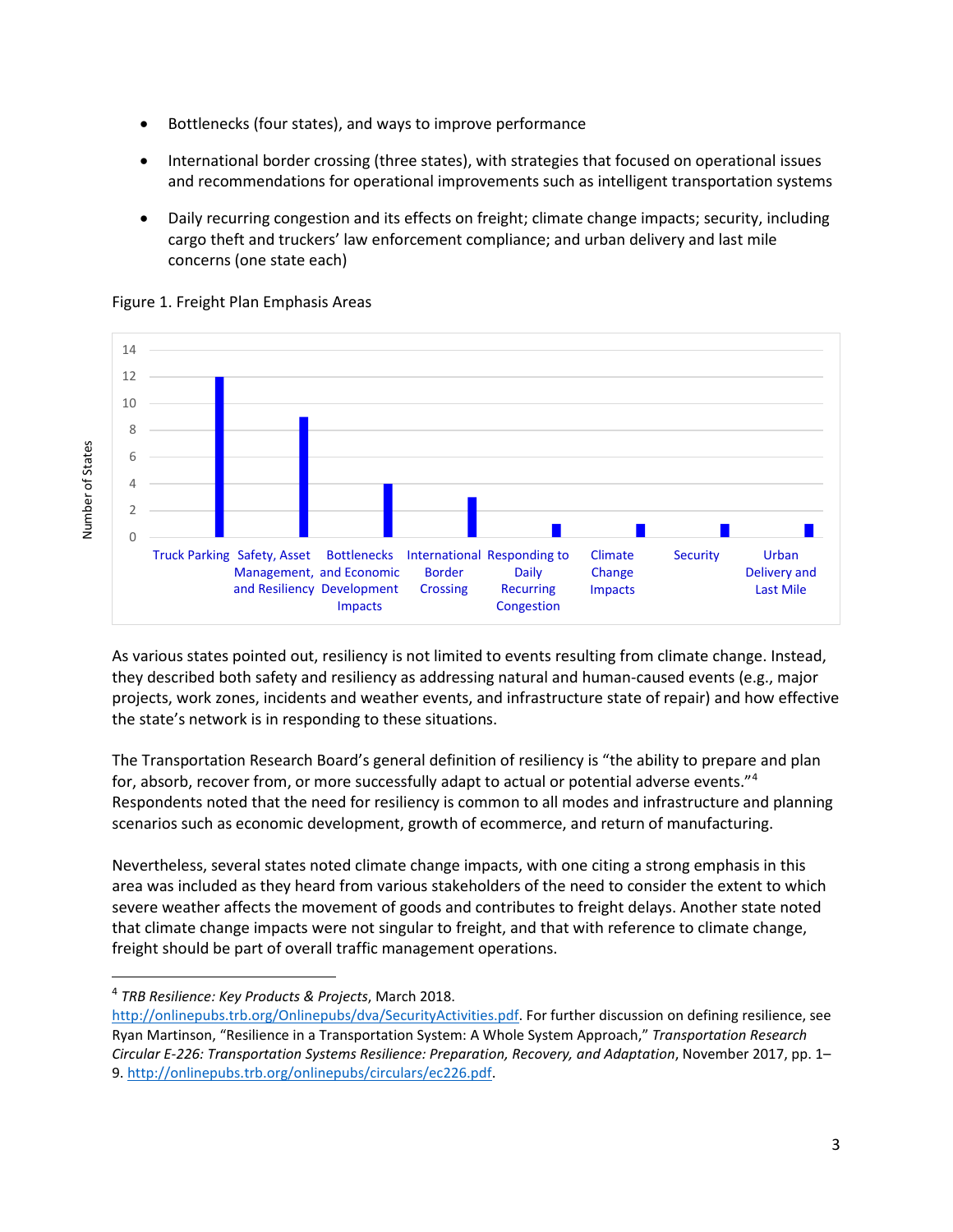# <span id="page-10-0"></span>3.0 Freight Plan Development, Purpose, and Audience

### <span id="page-10-1"></span>3.1 Freight Plan Development

Overall, member DOTs successfully tackled FAST Act requirements for state freight planning, but many questions and concerns remain. The delay of federal guidance impeded the development of states' freight plans. MAP-21 was enacted in July 2012, and although interim guidance was available in October of that year, final guidance was not published until October 2016.<sup>5</sup> Consequently, some states followed the interim guidance, and others followed the initial FAST Act guidance.

By mid-2017 only Vermont had received Federal Highway Administration (FHWA) approval for its state freight plan. Fifteen states stated their intention to submit (and subsequently submitted) their FAST Act– compliant state freight plans to FHWA by the December 4, 2017, deadline. One state had targeted mid-2018 to submit its freight plan.

Member agencies' freight planning experience varied. Three states were developing a freight plan for the first time, but eight were retooling their MAP-21–compliant freight plans. The remaining states had freight planning documents they planned to develop for FAST Act compliancy.

Because state DOTs have a variety of freight-related experience, their proposed freight plans and the planning processes they followed were not identical:

- Vermont began establishing freight planning policies 15 years ago because of issues with oversize/overweight (OS/OW) vehicles. They leveraged this experience and process in developing their plan.
- Several states included a longer-range freight investment plan that is aligned with their STIP to better address future annual national freight funding.
- States typically included multimodal considerations of rail, transit, and freight corridor strategies. International border crossings and operational efficiencies were also included.
- Most states noted they were considering economic development impacts to determine changes and their impacts; one state included freight and commodity flows and volumes. Several agencies reported that considering pass-through effects on neighboring states proved to be a major eye-opener: states recognized that improvements made in one state can have definite effects in neighboring states.

All states had internal approval processes in place, primarily from the DOT Secretary or Commissioner. Several states had approval from a State Transportation Board or Commission. No state reported a formal legislative process to approve its plan.

<span id="page-10-2"></span> <sup>5</sup> *Federal Register*, "Guidance on State Freight Plans and State Freight Advisory Committees," October 14, 2016. [https://www.federalregister.gov/documents/2016/10/14/2016-24862/guidance-on-state-freight-plans-and-state](https://www.federalregister.gov/documents/2016/10/14/2016-24862/guidance-on-state-freight-plans-and-state-freight-advisory-committees)[freight-advisory-committees.](https://www.federalregister.gov/documents/2016/10/14/2016-24862/guidance-on-state-freight-plans-and-state-freight-advisory-committees)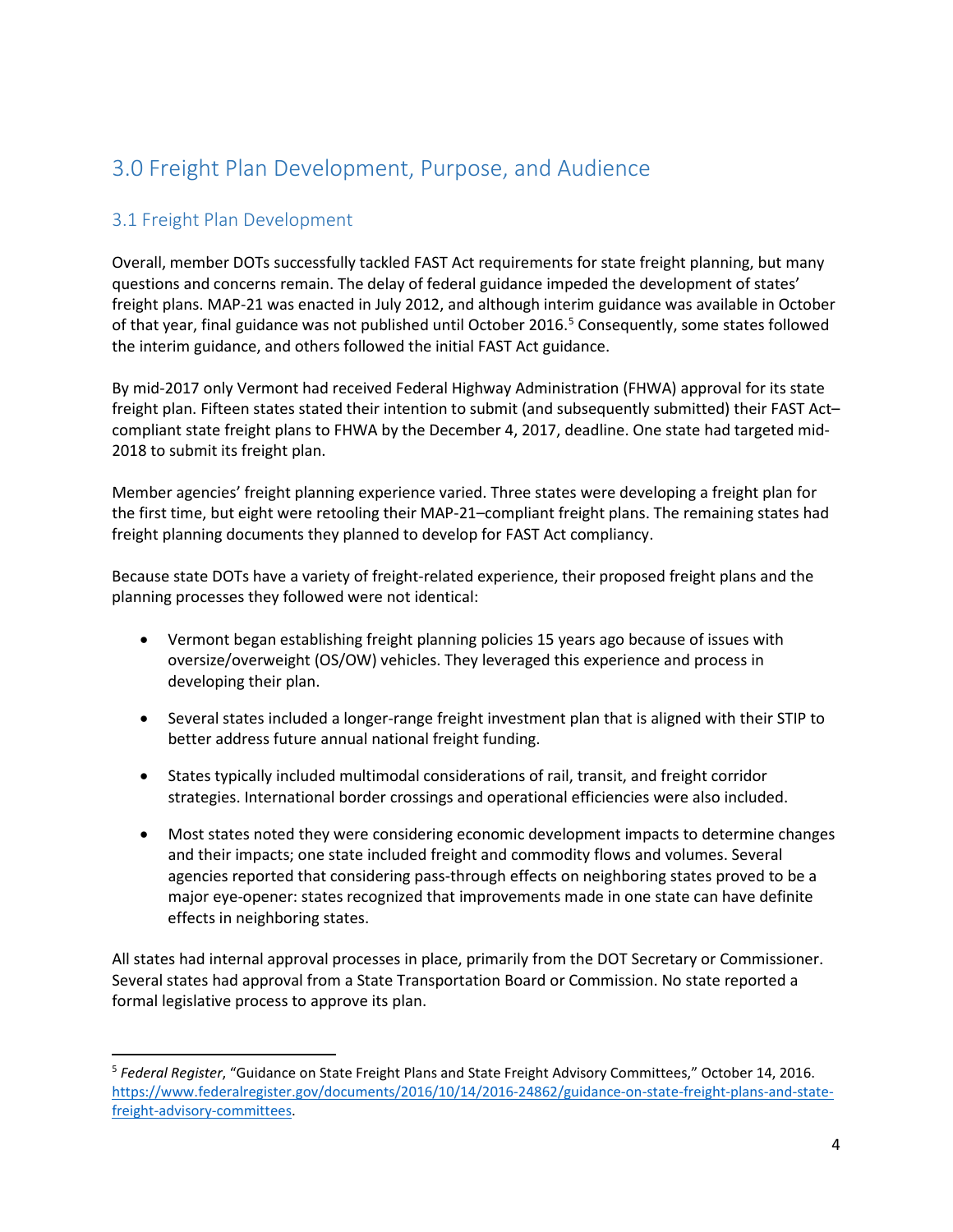Almost all states were still determining and finalizing, and prospectively quantifying, how innovative technologies and operations strategies would improve freight performance in the state or corridor (Element 5; see Appendix A). They wanted to consider more information, particularly about issues such as automated and autonomous trucks, turning highways into guideways, strategic plans, and policy (e.g., liability).

Most states' freight plan time frames had detailed planning and identified freight projects and policies for the first 5 or 6 years, with secondary 15–35 year forecasting. Many states aligned the longer time frame with the state's travel demand model and long-range statewide plans for future investments across all infrastructure and modes.

### <span id="page-11-0"></span>*3.1.1 Plan development funding*

Nearly all Coalition members used state planning and research (SPR) funds for plan development. Two states used state funds, one through its State Freight Funds and the other through its Office of Intermodal Planning and Investment. Another state also used Congestion Mitigation and Air Quality funds from FHWA. One state supplemented its SPR funds with state funds, and another state used a metropolitan planning organization (MPO) Unified Planning Work Program for funding.

By taking the unique approach of using SPR funds under a multimodal umbrella, South Carolina was able to marry Federal Transit Administration and SPR funding, which allowed the coordination of resources and funding of data purchase to support its overall multimodal freight plan. The state was already consolidating planning grants when possible and took the opportunity to apply this practice to freight. Consolidation reduced the administrative burden and supported mode integration rather than exclusivity.

#### <span id="page-11-1"></span>*3.1.2 Plan development staffing*

Most states used in-house staff, whose responsibilities ranged from plan development to providing plan development oversight, and all states engaged consultants in some form for the development of their freight plans. The states maintained oversight responsibilities, and consultants' work included outreach activities and support, technical support, data gathering and analysis, and report and plan writing. One state used its On-Call consultant services contract. Two states' consultant teams included a local state university and a University Transportation Center.

Opportunities to work with university centers were reported as being helpful, although working in house also allowed a greater transparency and understanding of the types of data being analyzed. For some states, the use of consultants improved agencies' in-house data expertise. This improved in-house knowledge meant that over time staff gained decision-making capabilities, and agencies were able to move away from having the consultants' expertise drive decisions. This positive outcome gave in-house staff greater ownership of products and outputs.

### <span id="page-11-2"></span>3.2 Freight Plan Development Challenges

• *Delayed federal guidance* – State DOTs were challenged by delayed federal guidance, which sometimes led to the need for repeated adaptation of plans. Federal guidance allowed for discretion, but states needed more concrete guidance as they moved from adapting MAP-21– compliant plans to FAST Act–compliant plans.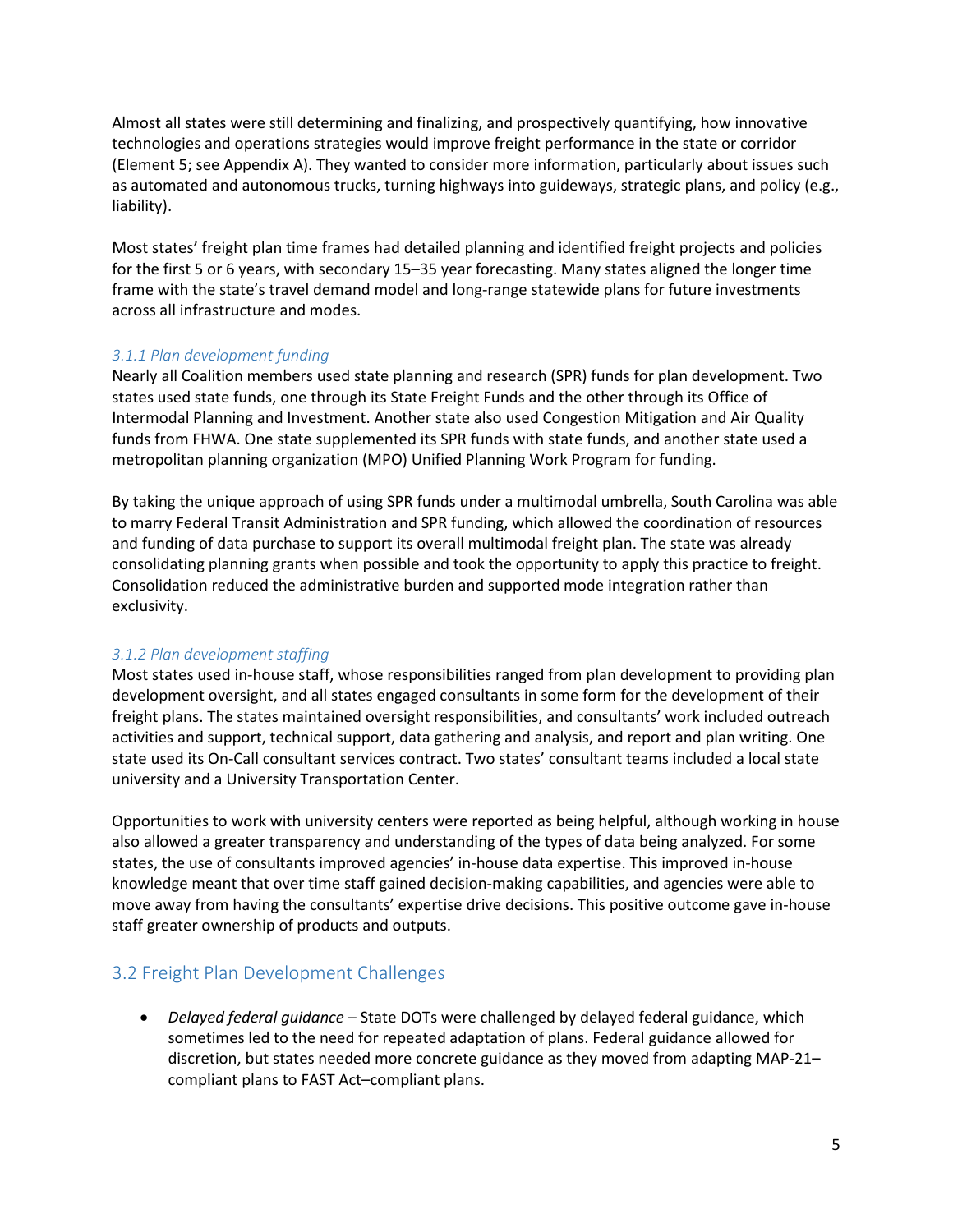- *Time frame* Several agencies wanted more reasonable time frames. The timeline for FAST Act submission seemed adequate, but as states neared the finish line, they frequently needed more time to coordinate and analyze data (e.g., when a data gap was found, agencies needed time to reanalyze the data). Many states were challenged to not rush the review and finalization stages.
- *Low freight knowledge* Because the knowledge baseline on freight was sometimes low, getting up to speed on the subject, developing institutional knowledge, and learning about best practices in other agencies presented challenges.
- *Staffing changes* One agency had to deal with changes resulting from a federal reorganization of the branch office and staff changes for personnel supporting the freight plan.
- *Allocating staff time* One state noted the challenges of allocating staff time to pursue freight plan strategies and getting other agencies interested in pursuing issues and moving from planning to implementation.

### <span id="page-12-0"></span>3.3 Freight Plan Purpose

Although the freight plan purpose question was simple—Why are you completing a state freight plan? the responses were complex. Most respondents indicated they were preparing a state freight plan in response to the federal requirements under the FAST Act, but many states were already engaged in freight planning efforts under MAP-21 requirements or as part of state economic development.

In general, the purpose of the freight plans was to

- Identify the state's freight-intensive industries
- Describe how freight transportation is linked to the economy and investment priorities
- Assess how different supply chains affect the condition and performance of the state's multimodal transportation system
- As applicable, consider seaport harbor deepening, inland ports, port access, and expansion of distribution hubs to help identify transportation and logistics investments to promote economic growth

All states noted that safety was highly emphasized in their freight plans to address issues such as highway design, distracted driving, and transportation of hazardous materials. Several states reported a major emphasis on resiliency, as well as addressing system preservation, mobility, and stewardship.

Interestingly, a number of agencies noted that the freight planning process for MAP-21 and the FAST Act was influencing the structuring of their other DOT programs, including linking asset management programs, while helping to set freight project priorities.

### <span id="page-12-1"></span>3.4 Freight Plan Audience

In addition to FHWA, primary audiences for the freight plans included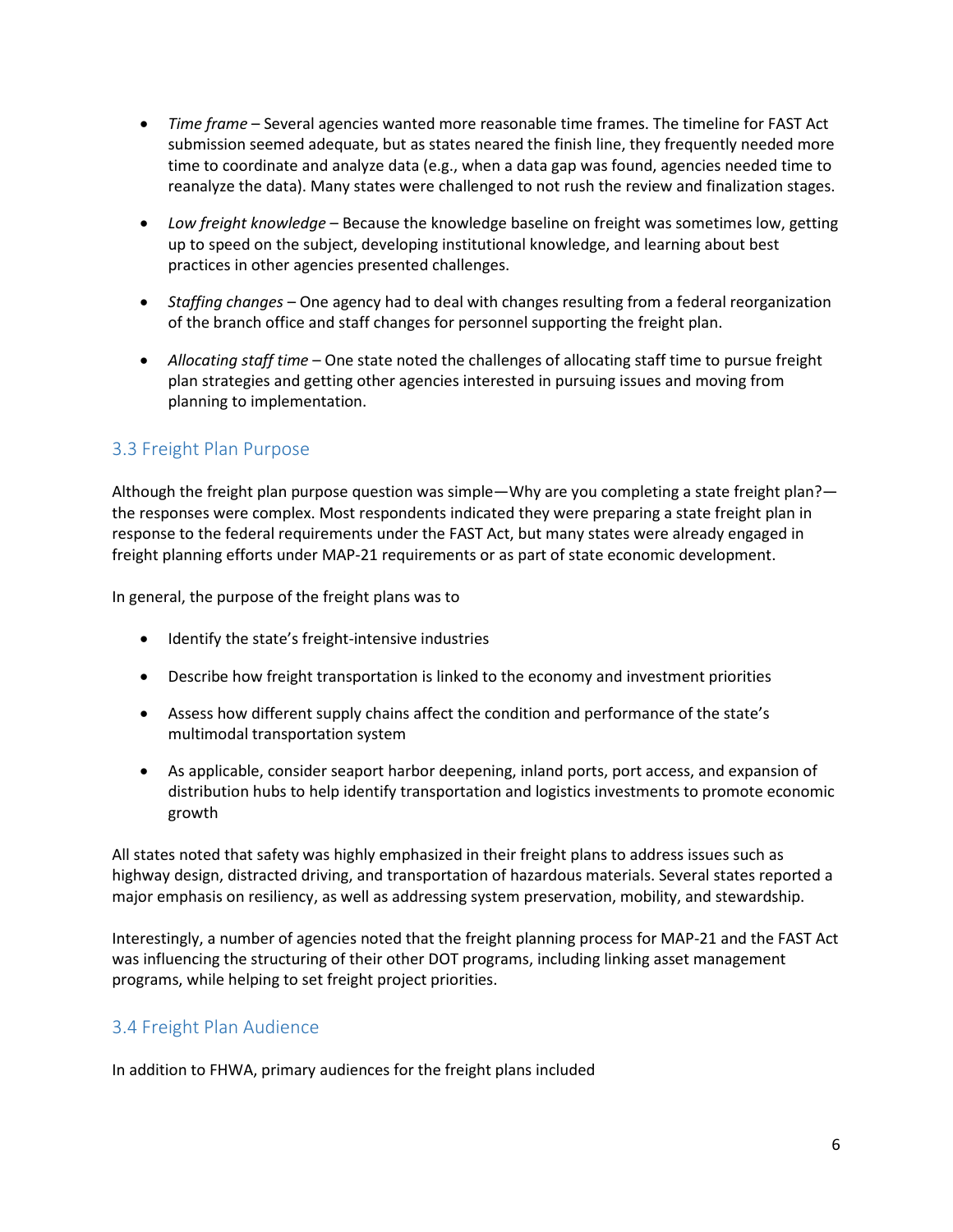- *Elected state and local officials* Most member agencies specified their freight plans are or will be used to secure funding from state legislatures for infrastructure projects, as well as to pursue federal funding.
- *The general public* All states included a public comment period during the development of the their freight plans. Agencies had posted or indicated an intention to post the FHWA-approved state freight plan online for public access to help interested citizens to better understand the importance of freight movement in the state, including recommendations for freight and trade corridors.
- *Private industry* States considered private industry, including the freight industry, as part of their primary audience. Many states also performed outreach to truckers and industry sectors that were freight dependent, including manufacturing, warehouse, and distribution. Diverse industry sectors were included to capture all modes (trucking, water, rail, and aviation).

Agencies reported efforts to produce a substantive plan that would be accessible to a variety of readers, such as those interested in economic development. Several agencies described an effort to build FAST Act–compliant state freight plans that would resemble a capital plan with chapters, which would allow segment updating without having to redo the entire plan.

# <span id="page-13-0"></span>4.0 Stakeholders and Neighbors

### <span id="page-13-1"></span>4.1 Stakeholders

Many respondents commented that in preparing their freight plans, they sought to actively engage other bureaus and departments in their state's DOT that might need to have input into a multimodal freight system. This practice was noted as helpful in gaining agreement regarding funding of some freight projects, and it also alerted individual departments to issues and/or resources they may not otherwise have been aware of.

Many respondents recommended having "elevator speeches" ready for use with elected officials and stakeholders. These brief presentations articulate benefits to individual stakeholders' quality of life, along with benefits to agriculture or business. They tell the story of freight transportation succinctly and memorably, and they almost always include visuals.



Agencies found that constructing a freight plan with data analysis and building on existing partnerships provided opportunities to increase internal and external connections, particularly greater interaction between Planning and Operations. This collaboration helped to build capacity within agencies and to advance industry relationships. Interviewees commonly cited building on stakeholders' knowledge as key to enable smart government decision-making.

### <span id="page-13-2"></span>4.2 Neighbors

States generally reported good relationships and a modest level of engagement with neighboring states and jurisdictions in freight planning discussions. South Carolina, for example, reported a collaborative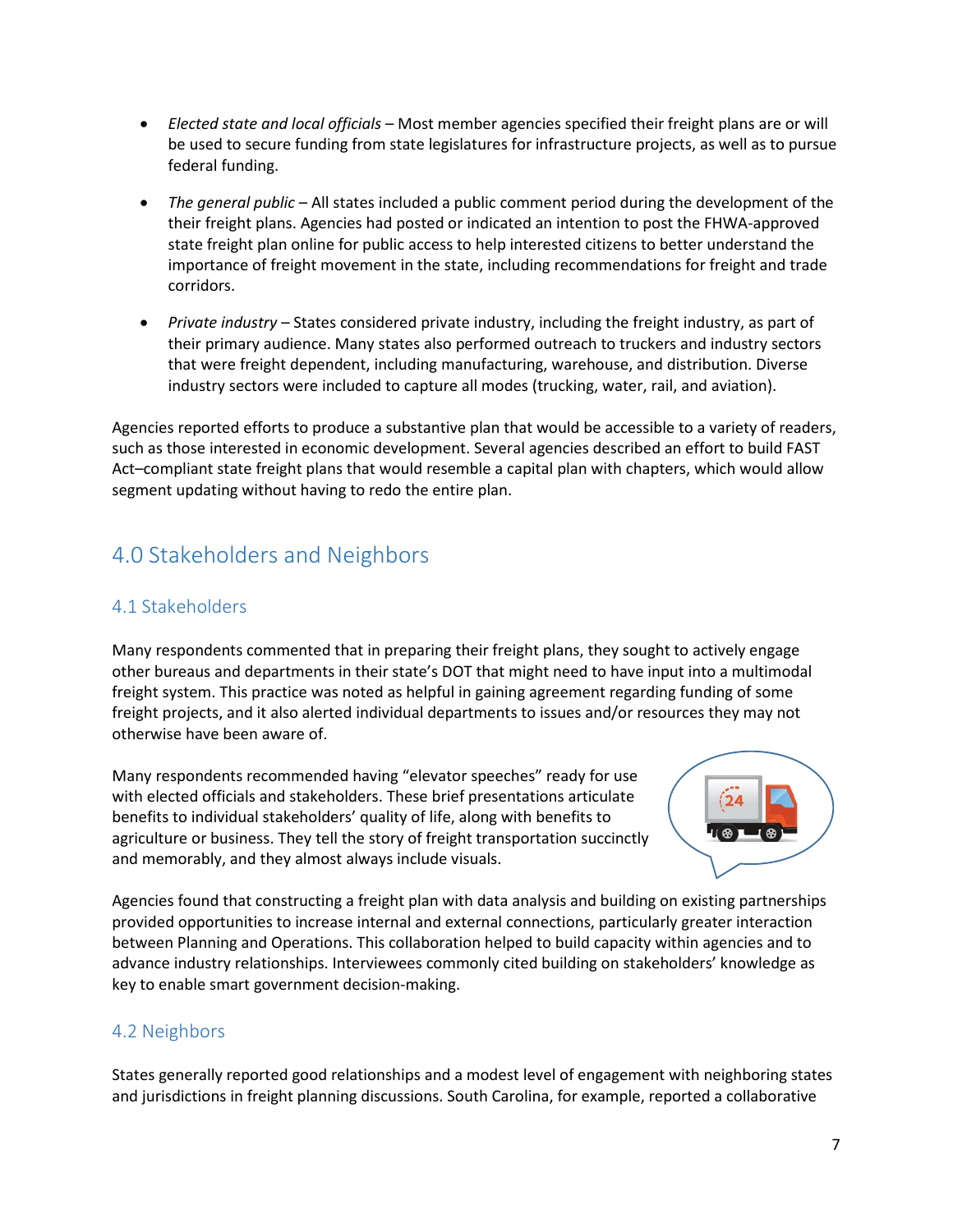effort with North Carolina to coordinate freight arterials to accommodate Charlotte, NC. Many states noted their participation in regional and corridor freight groups, including the I-95 Corridor Coalition Freight Committee. Some states have participated or are participating in various regional freight groups, and others discuss freight planning on a project-by-project basis. Overall, however, states did not review their plans or projects with other states. Nonetheless, to save time, money, and effort, most states cited a high interest in learning from other states' experience. Several states were interested in comparing their state freight plans to see what projects connect (or don't connect) with neighboring jurisdictions' modal systems.

### <span id="page-14-0"></span>5.0 Freight Advisory Committees and Stakeholder Advisory Groups

Although "consultation with the State Freight Advisory Committee, if applicable" (Element 10) is a new recommendation for state freight plans under the FAST Act, at the time of the interviews 10 member agencies had already established formal FACs, and three more were discussing setting up a FAC. FAC membership throughout the Coalition comprises a remarkable variety of departments and organizations. Several states chose to use advisory groups in lieu of establishing a FAC for industry and related stakeholder input. With varying levels of representation, FAC and stakeholder advisory group membership includes state DOT staff; FHWA; municipalities; toll authorities; trucking associations; rail, transit, aviation, and ports that cover multimodal freight movement; regional planning organizations (RPOs) and MPOs; state economic development offices; business and industry associations (e.g., Chambers of Commerce); several freight-intensive industry sectors; university research centers; construction contractor associations; and consultants to state DOT staff.

Respondents reported that FAC and other stakeholder advisory group meetings were generally held in person, with some conference calls and webinars. Most meet semi-annually or quarterly, but several states convene the groups on an ad hoc schedule based on activities and projects. FACs are frequently chaired by senior DOT officials; none were reported as codified by state legislation or executive order. All states noted that their FAC or stakeholder advisory group meetings were open to the public.

Not surprisingly, given the wide range of FAC and stakeholder membership and approaches that states used in convening industry and public stakeholders, activities are varied:

- South Carolina has a Council on Economic Competitiveness that works closely with Commerce; this Council created a Logistics Forum as a component that may be able to be leveraged for resources and dual needs.
- Vermont's state DOT representative explained that the state did not set up a FAC but instead uses an existing ad hoc advisory group that convenes as needed, noting, "Freight is a part of everything we do; freight is institutionalized in everything."
- Delaware holds two freight summits each year to obtain feedback from industry and uses this as its FAC input.
- Many states post freight plans and links to projects on their states' publicly accessible websites. Maryland is establishing a dynamic "Freight Story" website that will provide a snapshot of the state's freight activities. Links to planning documents will have tabs on a range of performance areas, assets, truck parking, mobility, and safety. Clicking on a link will take the site visitor to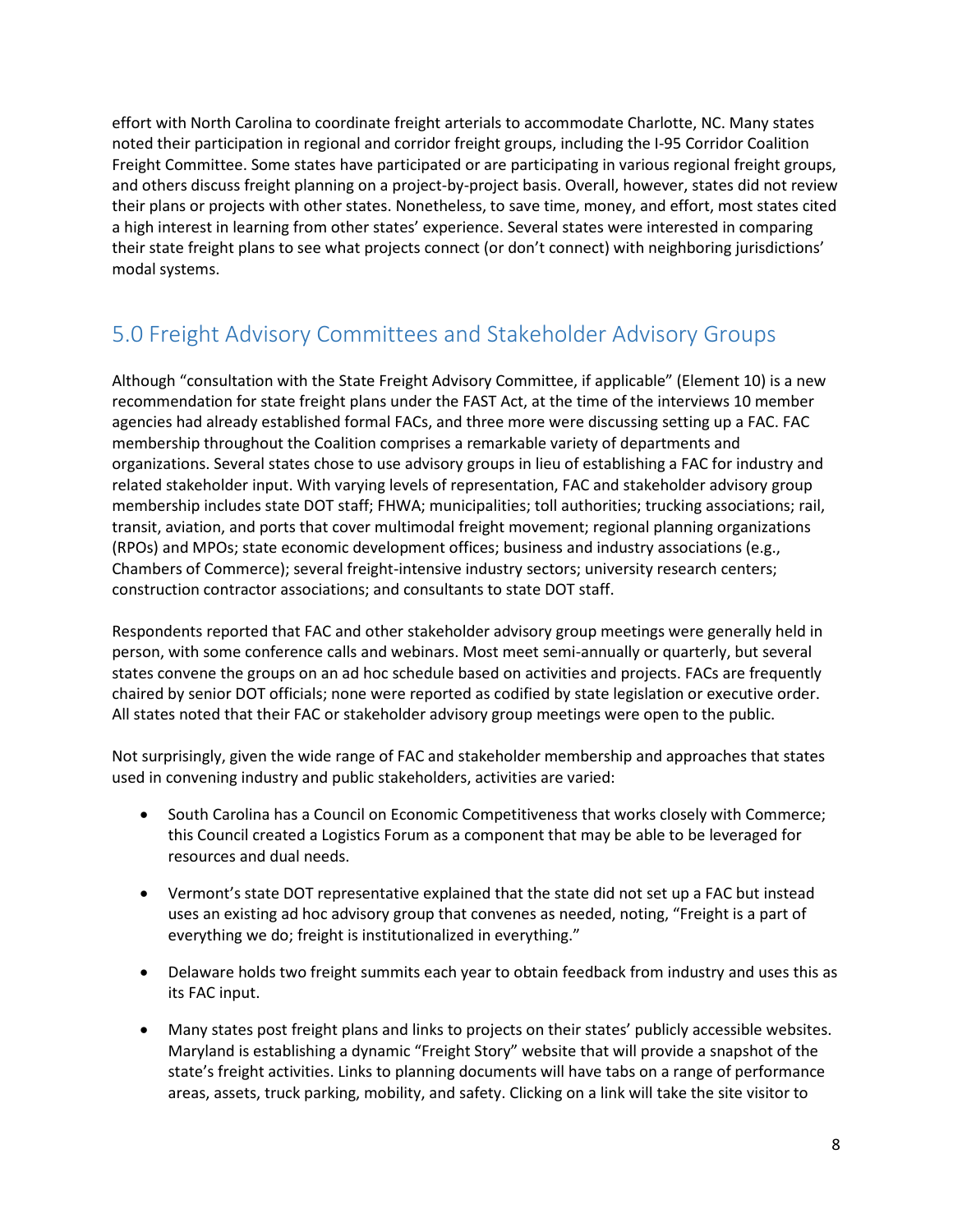underlying sources such as capital plans, safety, and crash data (and, for example, additional detail on crash information). The site will use a GIS tool to allow visitors to zoom in on maps with areas of interest, plus all the multimodal elements, distribution centers, and height and weight restrictions.

### <span id="page-15-0"></span>5.1 FAC and Stakeholder Advisory Group Membership Selection

FACs and stakeholder advisory groups with knowledgeable private-sector representation can provide detailed data and other input. Leveraging members' knowledge of "innovative technologies and operational strategies, strategies for addressing freight congestion and delay in a cost efficient and safe manner, and the identification of freight mobility issues . . . allows FACs to address freight issues within the public sector by applying methods that have been vetted and well-established as part of private industry."[6](#page-15-2)

Achieving a FAC level of expertise that can be leveraged requires a deliberate effort. Box 1 describes how Massachusetts used a thoughtful, methodical approach to create a FAC that includes a multimodal mix of government and private-sector representatives.

### Box 1. FAC Member Selection in Massachusetts

The Massachusetts FAC was carefully structured. To avoid being overloaded with government representatives, only one person from each major agency (FHWA and the Massachusetts DOT) was included. To gain perspectives from different-sized jurisdictions, one representative was chosen from an MPO (for a smaller-region perspective) and one from the Connecticut DOT (for a mega-region perspective). A city official provided input from a small geo-political jurisdiction. Private sectors included rail, port, and airport representatives. Each of the modal members worked with one of the economic clusters; for example, Legal works with the seafood industry, which "gave us an intermodal for port and trucking." While aiming for a broad representation, Massachusetts limits its FAC membership "to try to keep it intimate."

The freight planning team spent many hours conducting approximately 30 interviews of prospective FAC members, some of whom had been suggested by consultants. The modes the interviewees used were determined during the interviews, and interested and qualified interviewees were asked if they wanted to join. The FAC grew from this careful groundwork.

### <span id="page-15-1"></span>5.2 FAC and Stakeholder Group Challenges

One state was challenged by maintaining continued FAC engagement. Membership was limited due to the FAC's business-focused mission, so the group was lean and meetings were relatively small, conversational, and focused on maximizing the time of private-sector executive-level membership. Continued stakeholder engagement, which requires time to locate and canvas potential stakeholders, was also a challenge for some states.

<span id="page-15-2"></span> <sup>6</sup> American Transportation Research Institute, *Identifying State Freight Plan Best Practices*, 2018, p. 16.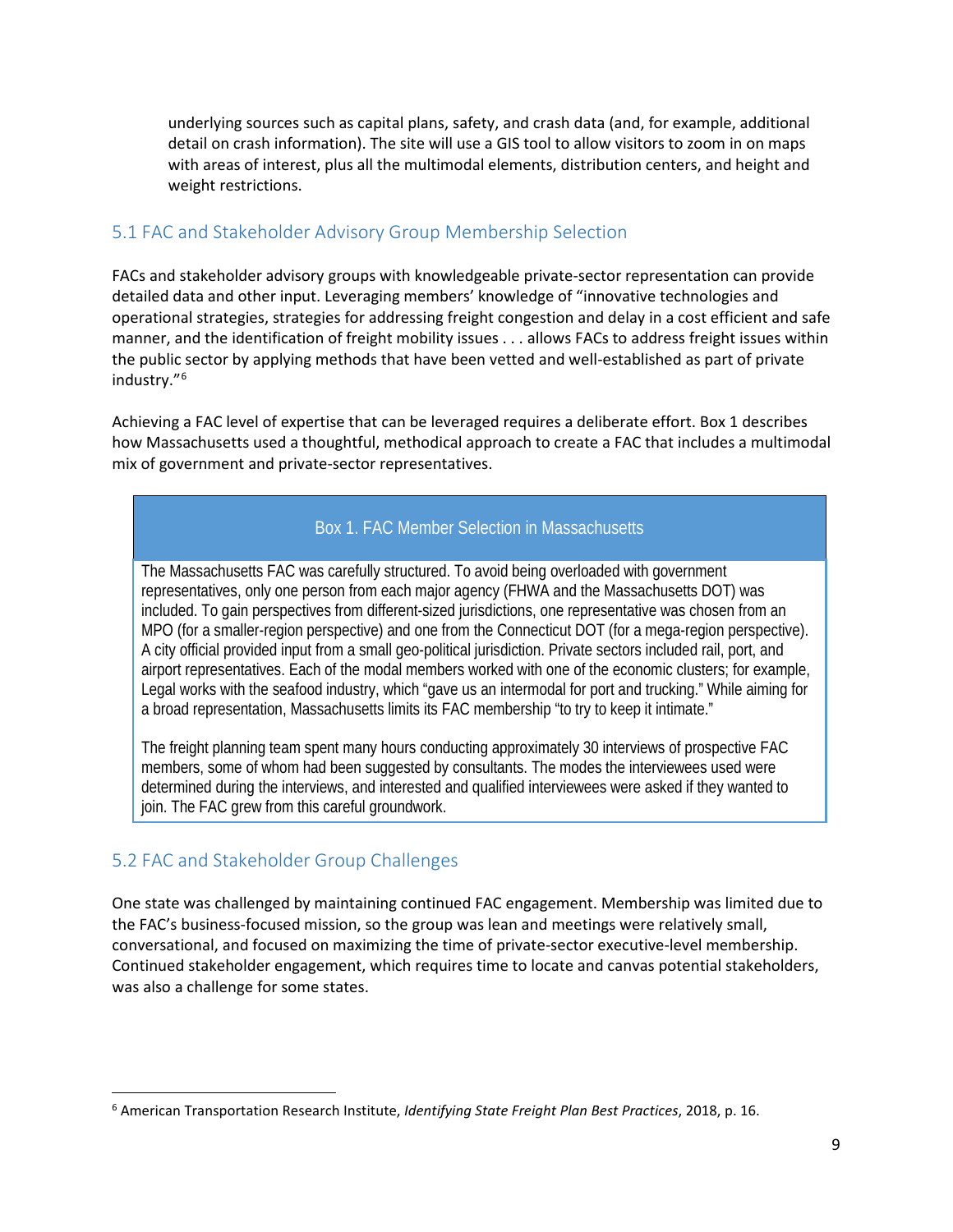### <span id="page-16-0"></span>6.0 Data

Data emerged as a major issue for Coalition members. The costs of acquiring data; restrictions on the use of purchased data; the timeliness, accurate interpretation, and application of data; and adequate freight-specific data were all cited as routine problems. These issues will only become more acute as planners will increasingly be required to provide data-supported metrics to forecast freight movements and infrastructure needs in their states and communities.

Overall, member agencies expressed frustration with the lack of accessible, current, accurate, and understandable data for freight planning.

### <span id="page-16-1"></span>6.1 Data Acquisition

#### <span id="page-16-2"></span>*6.1.1 Data sources*

Most states used a combination of data sources. Figure 2 shows that between 12 and 14 states used data from the Freight Analysis Framework (FAF), Transearch, or the National Performance Management Research Dataset (NPMRDS). Twelve states used data from all three of these sources, but these states typically used other sources as well.

A few states did not purchase data specifically to develop a FAST Act plan because they were looking at policy, regulatory, and industry concerns and chose direct outreach to industry.

Fourteen states used a wide variety of additional data sources ("Other" in Figure 2), including the American Transportation Research Institute (ATRI), INRIX, Global Insight, Tom Tom, TREDIS, the Federal Motor Carrier Safety Administration (FMCSA), Bryant University International Business, US Census, US Trade Online, the Army Corp of Engineers, the Association of American Railroads, waybill data, various labor and training departments for employment numbers and categories, INFO USA and local data for industry and commodity flows, existing statewide plans (including ground transportation, statewide land use, and rail plans), internal data for aviation as well as airport and commerce data, parking ticket data, in-house data, and in the future, CATT lab.

- At least one state used FAF to check some of the Transearch data because of different sample sizes. If they saw something askew, they could use FAF and Transearch waybill data.
- One state used its University Transportation Center to develop an NPMRDS visualization and analysis tool to extract data to identify corridor, historical, liability metrics, and travel time; those data were built into performance reporting. Internal sources used truck counts obtained from a major toll agency that included origin–destination and truck classification data, along with some weigh-in-motion data. Waybill data highlighted some interesting aspects of supply chain shifts.
- One state used data (e.g., monitored speed, weights, and classification of vehicles as cars or trucks) from its Traffic Management and Highway Operations Center (300 Bluetooth and Wavetronics devices) because it could monitor the whole state for less cost.
- Several states used OS/OW permitting data. One of these states is looking at a GIS OS/OW permit developed in house that can tell where OS/OW vehicles enter and exit, which could be used as a tool in the future.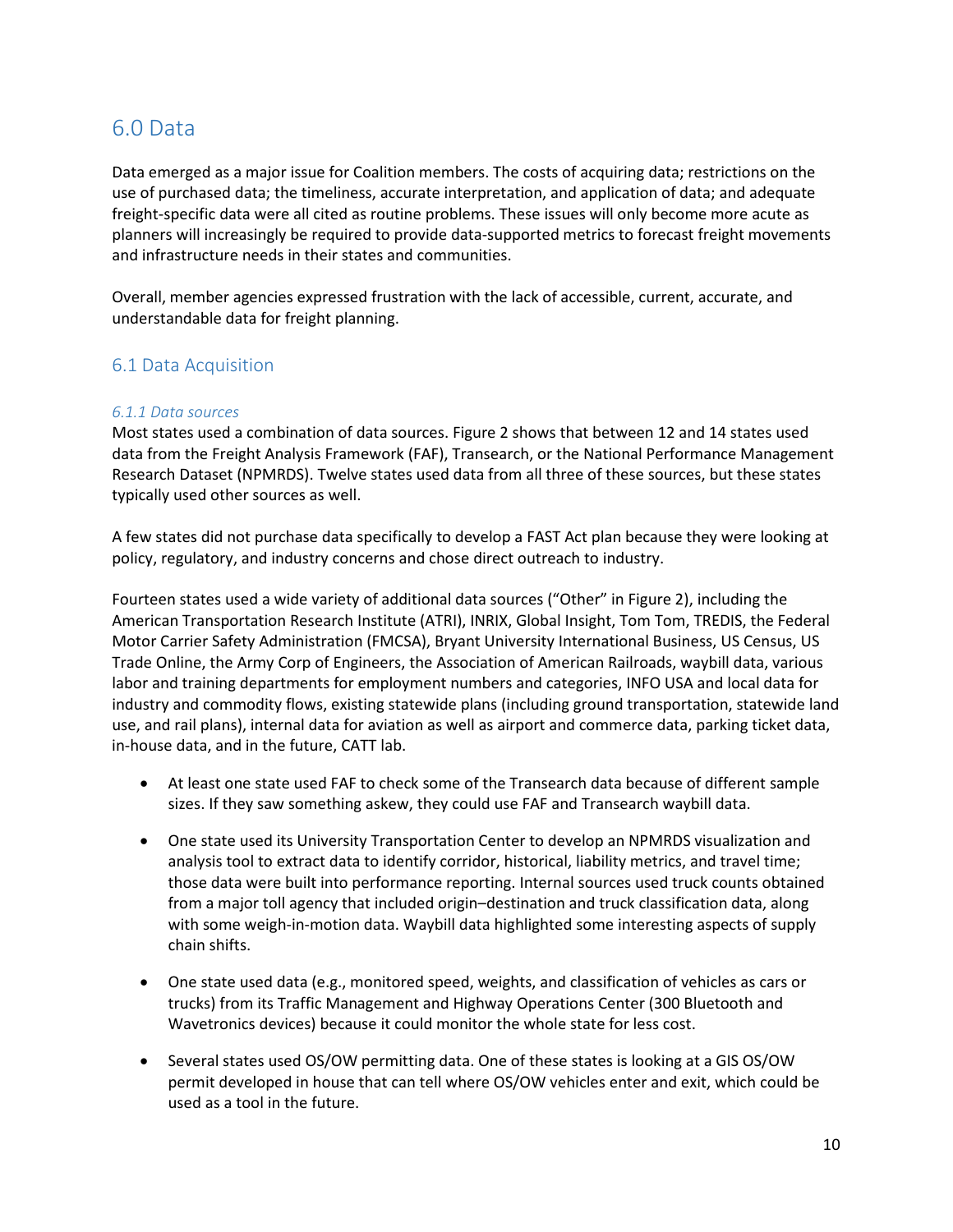

#### Figure 2. Data Sources Used by States to Prepare State Freight Plans

#### <span id="page-17-0"></span>*6.1.2 Data purchase*

With one exception, states noted they lack an annual budget for freight data purchase (the exception had a very limited budget). All states were interested in the possibility of shared procurement, which would help coordinate efforts across jurisdictions while potentially decreasing costs. In lieu of a dedicated budget, freight data are often obtained through a project procurement, frequently using SPR funds for data, consulting, and freight models. Alternatively, respondents noted that data procurement occurs via a consultant contract for a specific freight project.

### <span id="page-17-1"></span>6.2 Data Acquisition Challenges

Obtaining timely data was noted as a major issue, and many states noted that purchasing data was expensive. Frequently, even buying data had limitations: disclosure limitations were a hurdle, or the vendor stipulated that the data could only be used for the project procured. Problems with data use included data access by consultants hired to do freight planning.

The lack of a dedicated annual budget for freight data purchase was a chronic data acquisition challenge.

State DOT respondents noted obtaining these specific types of data as an additional challenge:

- Data that will allow coordination of MPO freight plans with DOT freight plans
- Performance data on locally owned roadways
- More origin–destination data
- Agriculture, mining, and forestry data (other than what is available in Transearch)
- More vehicle classification data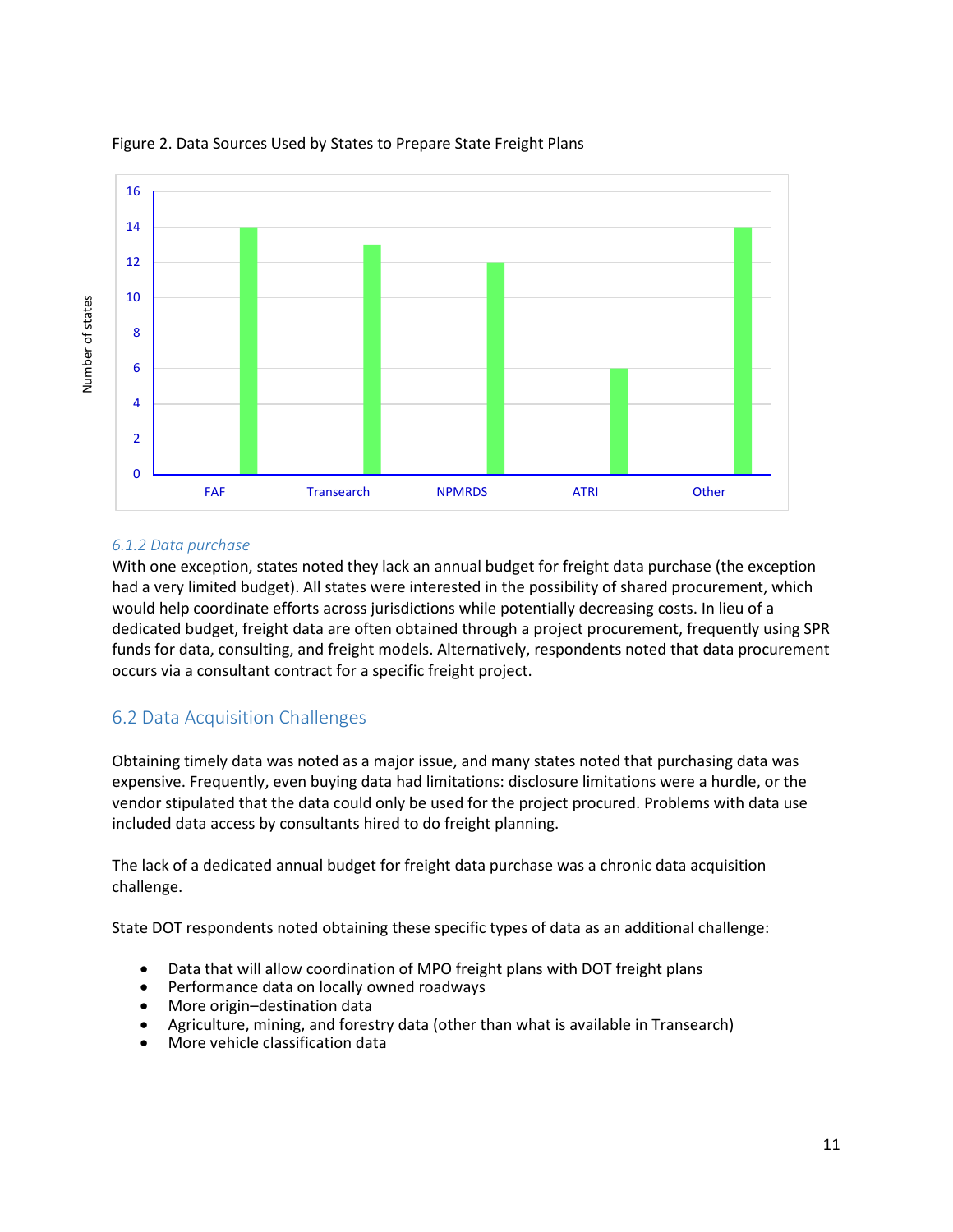### <span id="page-18-0"></span>6.3 Data Analysis

The majority of states used external third-party sources to conduct data analysis; these consultants were typically directed by in-house staff. A few states used some in-house tools and nontraditional data sources with good success.

Member agencies cited flow data analysis as key to overall freight analysis because flow data directly relate to current and future congestion and infrastructure condition and are thus tied to asset management. One state created two tools, one to look primarily at commodity flows and the other at the overall network, which helped to identify areas of deficiency. Data analysis across modes, not just roads and bridges, allows a more inclusive look at the freight system, as well as looking at the historical, current, and predicted growth patterns for both industry and demographics that directly affect infrastructure.

#### <span id="page-18-1"></span>*6.3.1 Performance measures*

Most states indicated they were developing performance measures to evaluate freight system conditions, trends, and investment decisions (Element 2). Performance measures included hours of congested traffic on Interstate systems (truck and auto delays), reliable truck travel times, reduction in bottlenecks, crash safety analyses, and state of good repair analyses. In addition, most respondents reported that their agencies were interested in reviewing these measures in conjunction with USDOT performance measures as part of their overall strategic process.

In its recent report on freight plan best practices, ATRI cited Maryland's skillful response to the second required element of FAST Act–compliant freight plans, including the state's handling of performance measures. "Maryland's plan [identifies] performance metrics by mode with each mode being assessed by tonnage and value in order to provide a system-wide assessment for both those measures. The performance measures come from Maryland's Freight System Performance Annual Report and most goals have more than one measure associated with them."[7](#page-18-3)

### <span id="page-18-2"></span>6.4 Data Analysis Challenges

By far, the majority of states cited the lack of a single, comprehensible, user-friendly freight data source with regional and national application as a major data analysis challenge. Numerous respondents noted that trying to make sense of the multiple data sources and data was a job in itself, as well as extracting the data and applying them in a user-friendly manner. External data analysts can help with this job, but hiring third-party data analysts is expensive. Frequently noted data analysis challenges were the need to inventory data sources and learning about the tools already in existence and how they are used.

Lack of consistency in data sources was yet another major challenge in coordinating data analysis:

• Several states found that ATRI, NPMRDS, and FAF data did not always correspond with their own information (e.g., congestion areas). These data (as well as data from other sources) also lacked adequate classification (e.g., truck data do not specify truck types). Two states noted the need for more detailed classification data because grant applications ask for number and types of vehicles.

<span id="page-18-3"></span> $<sup>7</sup>$  ATRI, p. 20.</sup>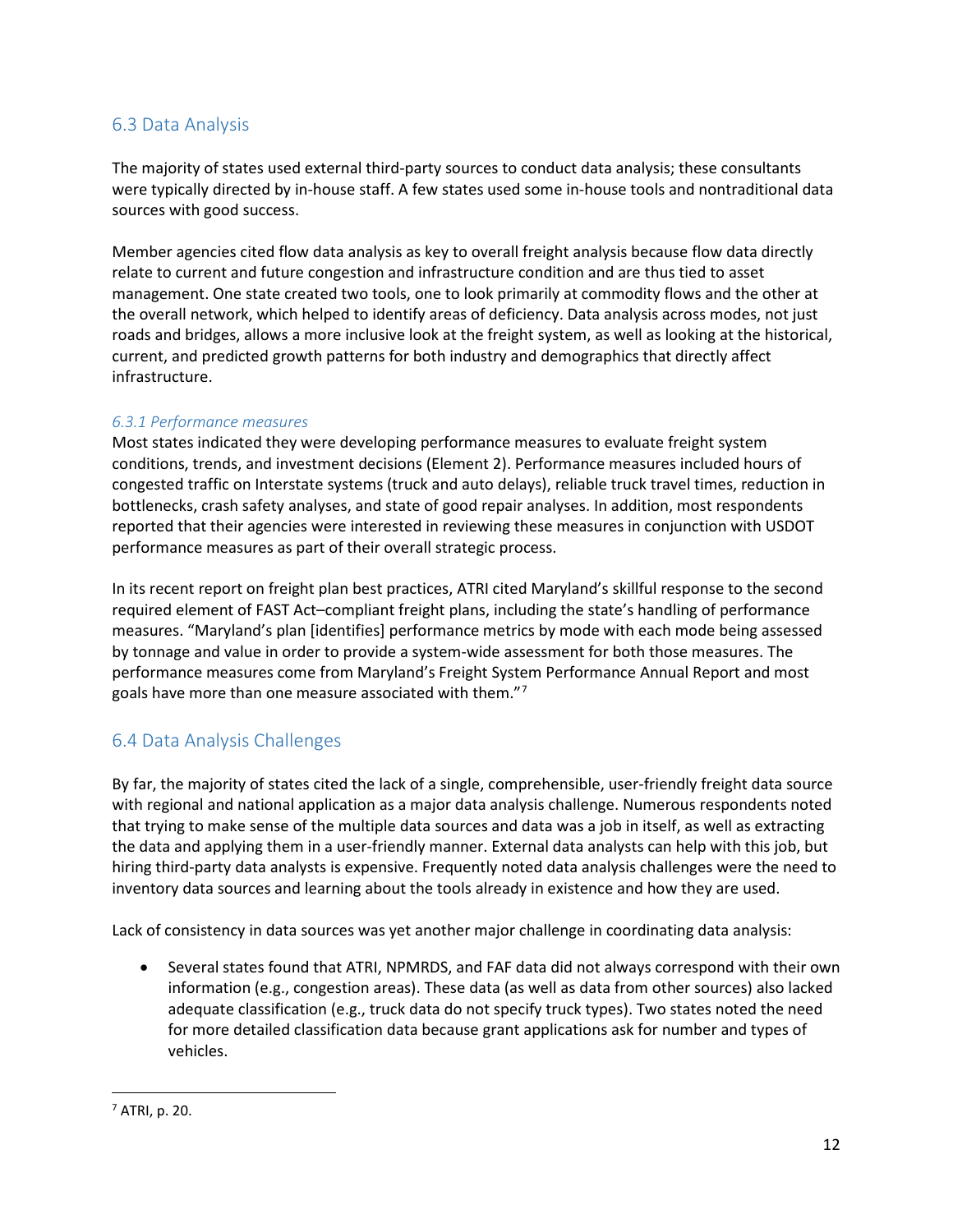- Agencies noted what they found to be gaps in ATRI's socioeconomic data.
- The utility of TRANSEARCH and FAF data on the location of commodities on the network was limited because the data are modeled nationally and are extensively aggregated. Consequently, obtaining last mile data or even data on commodities moving from county to county using the same route are not available.
- In some cases, states reported unacceptable variations in data between previous and existing versions of Transearch. Data on pipelines has been difficult to obtain.

Other data analysis challenges included the following:

- Including multiple MPOs in a statewide analysis is difficult because each MPO seems to have its own platform. MPOs and RPOs want to be involved, but agencies can't always accommodate them (i.e., 19 is too many, but restricting involvement to only one or two planning organizations means they sometimes focus on their own issues).
- Improved employer data (industry code, type of employment, volume, location of employees and industry segments) are needed to support a more accurate understanding of network demands. These data sets didn't feature heavily in the current state freight plans, but they may help with subsequent freight plans.
- Staff expertise with data analytics, including an understanding of commodity flow, is often inadequate to meet the tasks.
- Protecting shipper data due to high competition was mentioned as a challenge.

## <span id="page-19-0"></span>7.0 Critical Corridors and Bottlenecks

### <span id="page-19-1"></span>7.1 Critical Urban and Rural Corridors

Unlike MAP-21, the FAST Act specifically requires states to list, when applicable, multimodal critical rural freight corridors (CRFCs) designated in the National Multimodal Freight Network as well as CRFCs and critical urban freight corridors (CUFCs) designated within the state under the National Highway Freight Program (Element 3; see sidebar). At the time of the interviews, many states were still identifying their CUFCs and CRFCs. Five states had not yet begun the identification process. Most states were using their Primary Freight Networks and the National Highway System (NHS) to determine which corridors in their states were important for freight movement. They reported working closely with MPOs and RPOs to obtain feedback. Some states considered bottlenecks and congestion in the selection process.

### <span id="page-19-2"></span>7.2 Bottleneck Identification

Many states used internal congestion maps, level of service, and information from travel demand models and Traffic Management Center operational tools to determine bottlenecks. These data sources were supplemented with input from truckers, shippers, and other stakeholders. Other states used ATRI, INRIX, and Transearch data for statewide travel demand modeling to look at key corridors for bottlenecks, again supplementing these with stakeholder input. Part of Georgia's bottleneck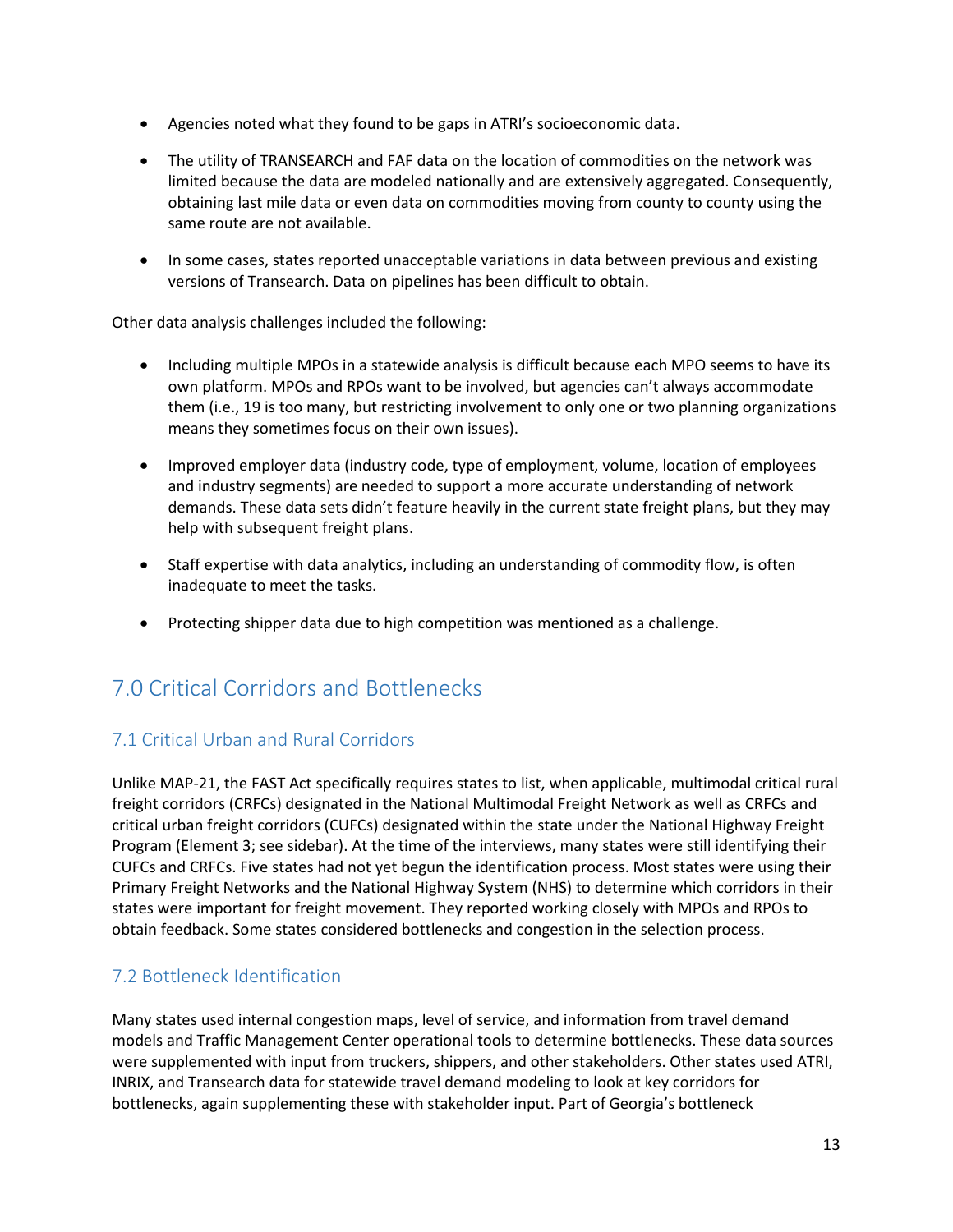identification, for example, involved using data from ATRI's Freight Performance Measures to identify corridor-level and site-specific bottlenecks. Subsequently, the state paired these freight bottlenecks with recommended or completed projects designed to alleviate the bottleneck. Rhode Island focused heavily on bottleneck analysis to identify where its key projects should be focused. ATRI notes that "a later analysis of national freight bottlenecks showed that the addition of a taper lane at the truck bottleneck at northbound I-75 and I-675 increased the average truck speeds, reducing freight congestion at that bottleneck location."[8](#page-20-1)

### <span id="page-20-0"></span>7.3 Critical Corridor Challenges

Member agencies reported difficulty coordinating the selection of CUFCs and CRFCs and allotting miles because federal guidance took time to unfold, particularly regarding MPOs. FAST Act guidance for certifying critical freight corridors was not issued until April 2016.<sup>[9](#page-20-2)</sup> One respondent asked, for example, in identifying CUFCs in areas with multiple MPOs of varying sizes, do two MPOs of 500,000 miles get the miles and others get none? Several states noted that although MPOs were executing their local freight plans, the plans were insufficiently developed to resolve some of these questions.

Also noted was the stratification between urban- and ruralarea boundaries for a state that might have three times as many critical rural miles as critical urban miles, or for a state where the majority of the miles were critical urban miles, but miles were limited. States' evaluation criteria varied. One state's criteria, regardless of whether candidate segments were state or locally owned, included network (e.g., connection to an Interstate, NHFN, non-NHFN NHS), access to

### SIGNIFICANCE OF CUFCs AND CRFCs

"CRFCs and CUFCs are important freight corridors that provide critical connectivity to the NHFN. By designating these important corridors, States can strategically direct resources toward improved system performance and efficient movement of freight on the NHFN. The designation of CRFCs and CUFCs will increase the State's NHFN, allowing expanded use of NHFP formula funds and FASTLANE [renamed INFRA] Grant Program funds for eligible projects that support national goals identified in 23 U.S.C. 167(b) and 23 U.S.C.  $117(a)(2)$ ."

*Source:* Federal Highway Administration, FAST Act, Section 1116 National Highway Freight Program (NHFP) Guidance: Designating and Certifying Critical Rural Freight Corridors and Critical Urban Freight Corridors

[https://ops.fhwa.dot.gov/fastact/crfc/s](https://ops.fhwa.dot.gov/fastact/crfc/sec_1116_gdnce.htm) [ec\\_1116\\_gdnce.htm](https://ops.fhwa.dot.gov/fastact/crfc/sec_1116_gdnce.htm)

jobs, international point of entry, intermodal, and congestion. Delaware looked at population thresholds and freight corridors to determine CUFCs, and for CRFCs (with lower rural populations), whether they moved freight. For example, smaller segments linked to larger segments with respect to poultry farms in Delaware, so this link was used as an economic indicator for CRFC designation.

Florida used a different method of bottleneck identification. The state identified mode-specific bottlenecks through a review and cross-referencing of state transportation documents. Interviews with modal managers confirmed the bottlenecks, and more fine-grained information was obtained from local personnel concerning the causes of bottlenecks.[10](#page-20-3)

<span id="page-20-1"></span> <sup>8</sup> ATRI, p. 35.

<span id="page-20-2"></span><sup>9</sup> "FAST Act Section 1116 National Highway Freight Program (NHFP) Guidance." Posted April 26, 2016. [https://ops.fhwa.dot.gov/fastact/crfc/sec\\_1116\\_gdnce.pdf.](https://ops.fhwa.dot.gov/fastact/crfc/sec_1116_gdnce.pdf)

<span id="page-20-3"></span><sup>10</sup> ATRI, p. 33.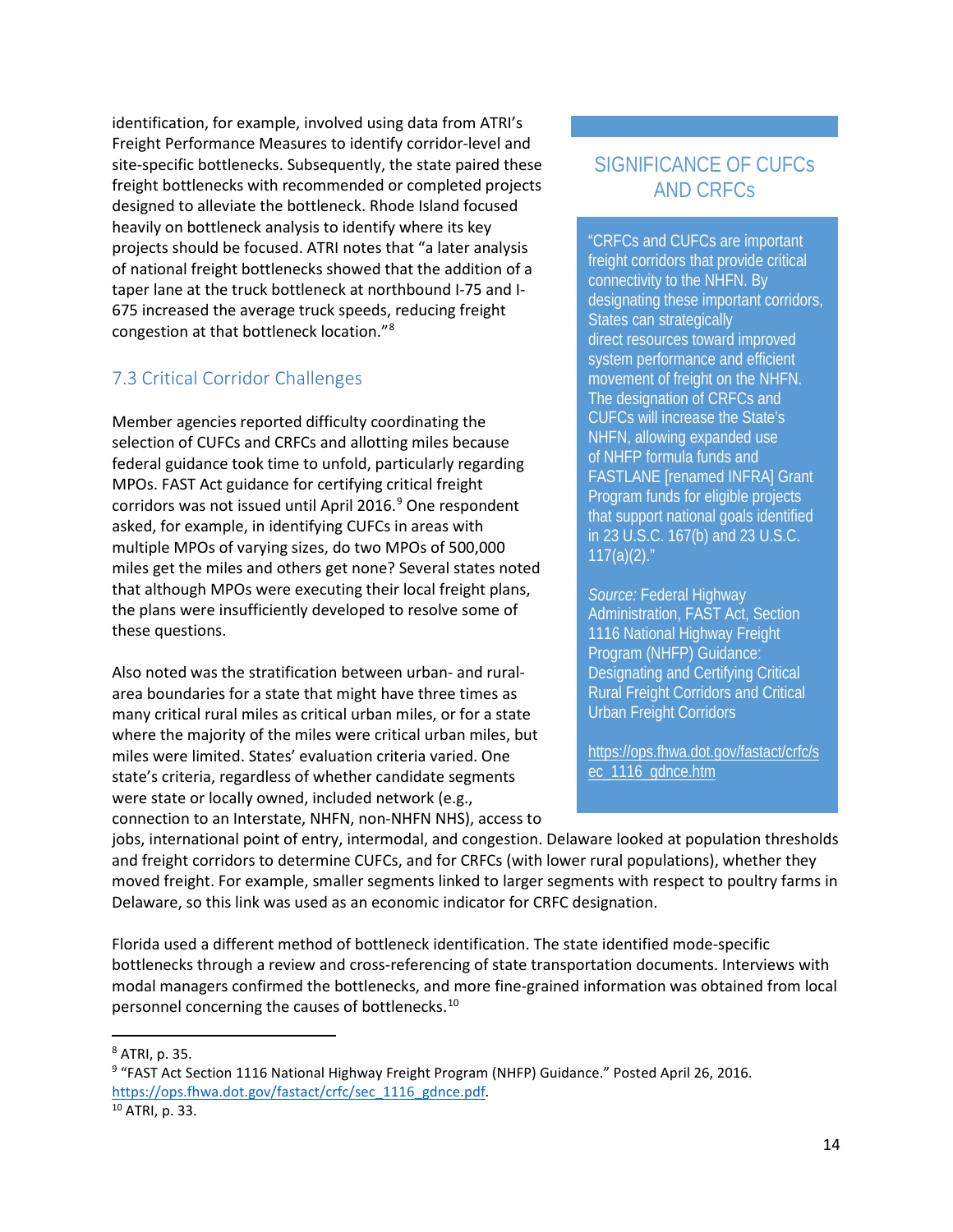# <span id="page-21-0"></span>8.0 Investment Prioritization Criteria

Many states intended to use their existing prioritization processes to prioritize projects in their freight investment plans, which was a new requirement (Element 9) under the FAST Act. For example, some states reported prioritizing projects through their capital program planning. These states lack a line item for freight, but because major highway projects (e.g., full reconstruction or bridge replacement) are designed with freight in mind, the capital plan inherently factors freight in prioritization criteria. For rail and aviation, the budget-building process has freight as a primary consideration.

Three states reported using freight plan sets of prioritized projects to determine prioritization: top freight bottlenecks; freight efficiency projects included in its road and bridge progress listing, with the opportunity to address operational deficiencies; and freight projects identified by planning partners.

One state plans to run priority projects through its FAC, and another state's prioritization projects were packaged as corridor-level improvements that had a calculated benefit–cost ratio as well as a businessfriendly return-on-investment metric.

Finally, a few states were awaiting federal approval of their critical rural, urban, and connected corridors before determining projects. They were also analyzing the impact of recent gas tax increases.

In *Identifying State Freight Plan Best Practices*, ATRI praised two I-95 Corridor Coalition members, Florida and Georgia, for the exceptional project prioritization practices they detailed in response to Element 9 requirements (Box 2).

### Box 2. Freight Project Prioritization Best Practices: Florida and Georgia

Florida's freight project prioritization "plan analyzed more than 700 projects totaling \$32 billion throughout the state. . . . Individualized benefit-cost analyses or return-on-investment calculations were part of the prioritization process for each project. . . . The Florida freight community was surveyed about the nominated projects through an online survey in which they could review existing projects gleaned from current Florida freight-related plans and add new projects for consideration. These projects were then reviewed and discussed in state-sponsored business forums with local government, private industry, and professional agencies" (ATRI, p. 37).

"Georgia's freight investment plan includes a clear mode-by-mode analysis of how projects were prioritized by category. Each category has a tailored prioritization process based on stakeholder input from the FAC and mode-specific outreach to the freight community. . . . Each project has a total project cost associated with it as well as an individual benefit-cost assessment. Georgia [also includes] recommended implementation timelines for near term and out to 2050, and when combined with the cost-benefit analysis, allows Georgia's Statewide Freight and Logistics Plan to project the return-on-investment for each project" (ATRI, p. 36).

### <span id="page-21-1"></span>9.0 Innovations and Suggestions from Coalition Members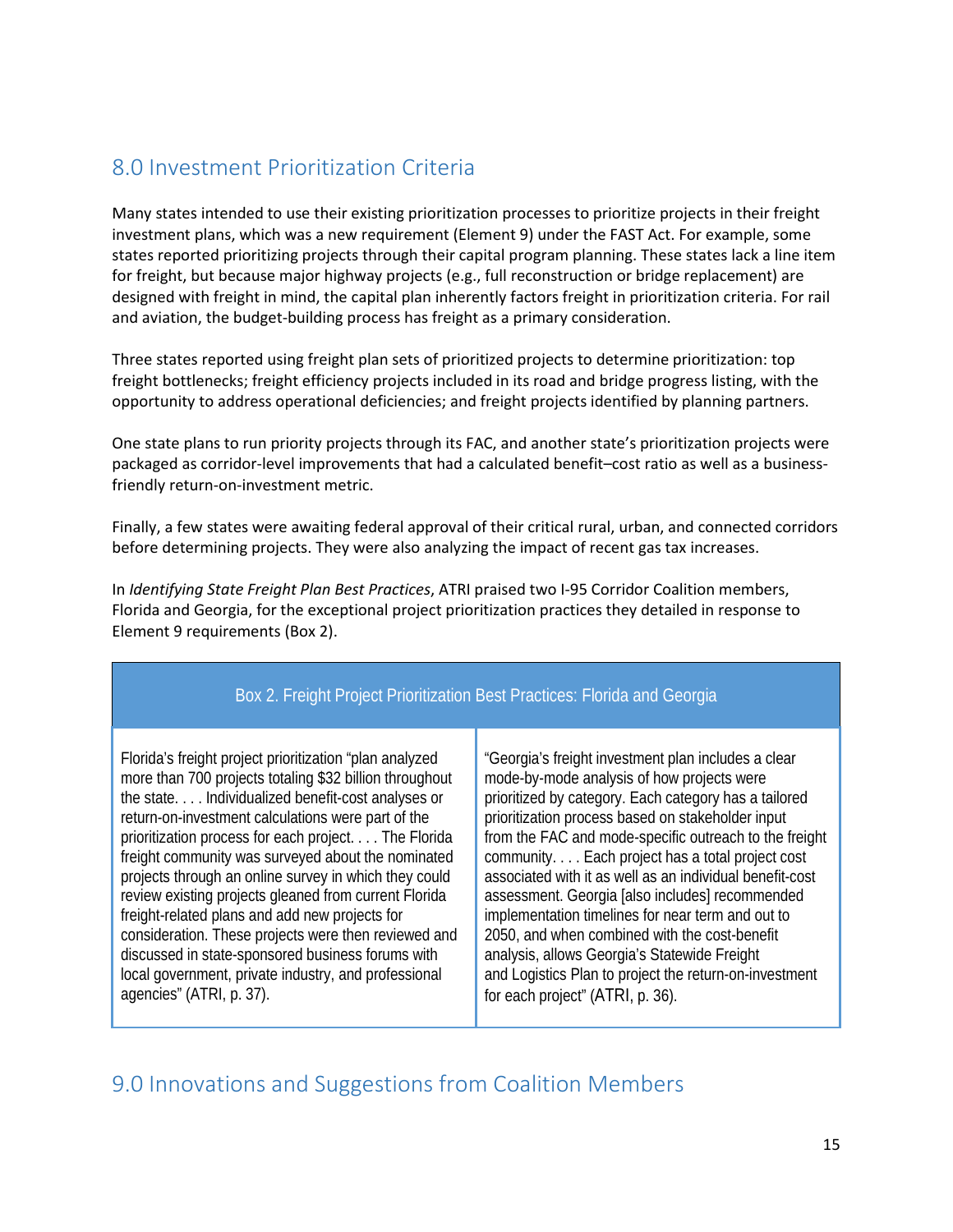### <span id="page-22-0"></span>9.1 Multimodal Integration

Several states highlighted the value of developing a multimodal integrated plan. Freight, transit, airports, ferries (as applicable), and rail can be standalone, but developing them in an integrated statewide management plan leads to an overall multimodal asset management plan. Integrated corridor plans, unlike single-mode plans, are not restricted to mode-based issues, such as road widening to increase capacity; instead, they provide a variety of options not only for transportation management but also transportation systems management. This integrated multimodal approach helped several states in interaction with their legislatures for transportation funding, and it is helping to lead the way to obtaining approvals for freight programs with a dedicated freight funding plan.

### <span id="page-22-1"></span>9.2 Partners and Collaborators

States suggested various collaborations to help improve the freight planning process. One state DOT works with "unusual" partners (e.g., Fish and Wildlife/Forestry) across agencies to streamline processes, provide a blueprint for collaboration, and establish MOUs, which may get approval faster from FHWA and other agencies.

Another state worked with a university camera data collection project to bring a smart algorithm to data collection, perhaps using OS/OW permitting data and a routing algorithm.

One state had excellent collaboration results by asking its FAC for input on the state's project list and prioritization. The FAC responded with an outline for how to establish projects and their recommendations that was very close to the original project list.

Having a freight coordinator at the state DOT and one in each district to support planning for freight, state freight plan work, and the DOT overall helps make the work transparent and understandable statewide. Florida has established a very successful freight planning program using this approach.

Using WebAtlas allows stakeholders to look and zoom in, all while being customer-service friendly.

### <span id="page-22-2"></span>9.3 Tools and Data

One state DOT reported using CIMS, commodity flow, and freight analysis tools to sharpen the state's freight movement analysis.

Another state used data transformation to link FAF and Transearch, as well as the Cube Cargo Model for road, rail, water, and air mode shifts (no pipelines).

One DOT conducted internal research on OS/OW data and looked at the data with Pavement and Bridge input to see what facilities and structures were overstressing. The state used certain bridges and roads to determine what the damage and costs were.

To help with critical corridor identification, one respondent suggested that for densely populated states or mostly rural states, FHWA should consider designation of links versus corridors to avoid having all projects on one corridor. Using segments or links of problem areas would count the miles in those areas and allow them to be eligible for funding.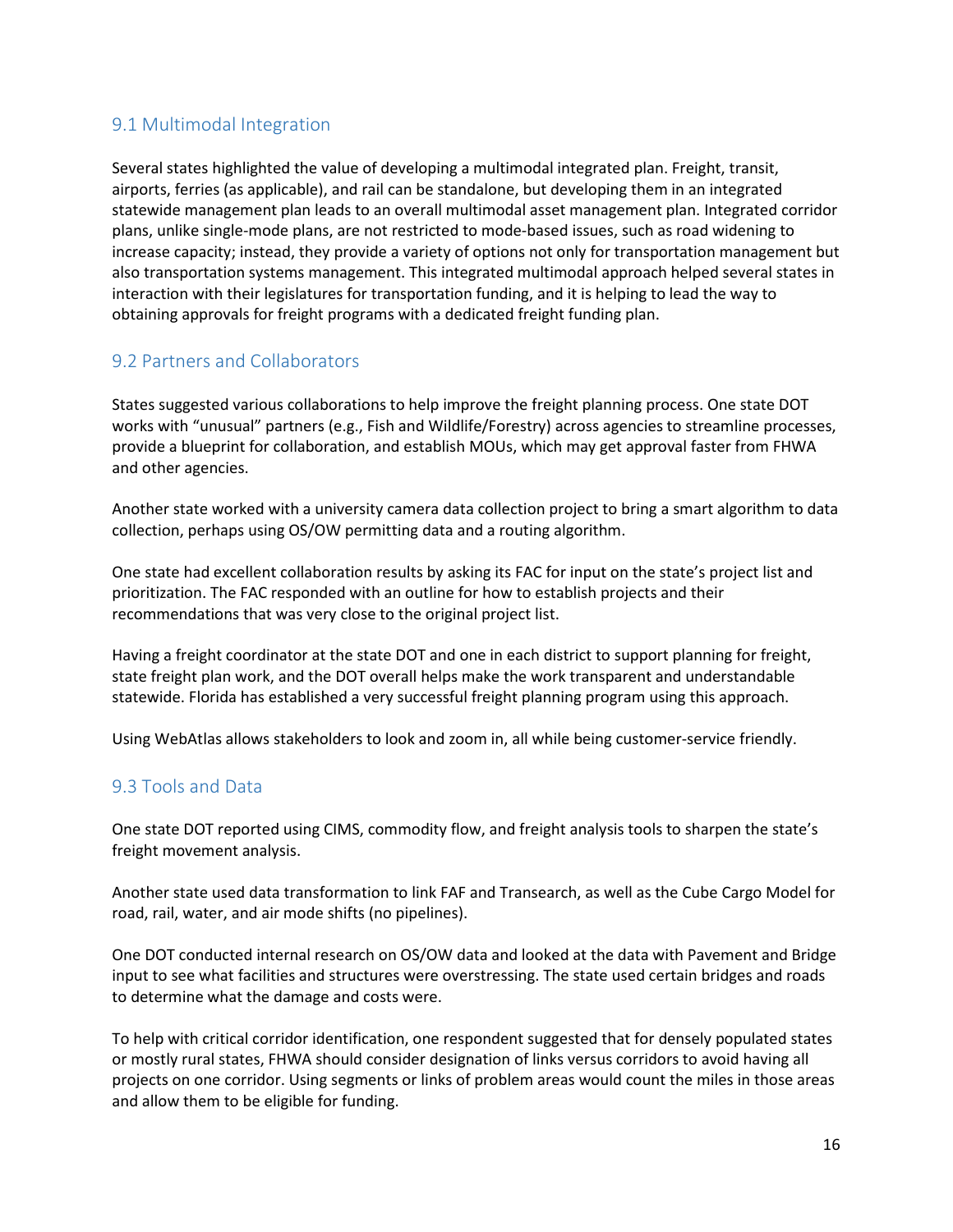### <span id="page-23-0"></span>9.4 Freight Planning

Interpreting guidance with respect to a state's strengths can help or hinder freight planning. For example, freight plan guidance specifies identifying significant routes for energy production, which is generally interpreted to mean fossil fuels. In Georgia this interpretation did not apply, so the state discussed its biomass and biofuel production industries: wood pellets (exported to Europe for home heating) and ethanol.

Several states found value in employing a thoughtful scenario planning process that includes freight and is focused on external factors that will shape needs.

# <span id="page-23-1"></span>10.0 Cost-Saving Tips from Coalition Members

### <span id="page-23-2"></span>10.1 Sharing and Collaborating

As many state DOT representatives noted, agencies could save money if they could pool data.

One agency suggested sharing plan and report introduction sections that link transportation to the economy.

Costs could be decreased by leveraging Federal Transit Administration and FHWA resources, particularly if each modal plan were done under the same umbrella rather than being completed in an independent and piecemeal fashion.

### <span id="page-23-3"></span>10.2 Tools and Data

One agency cited two tools that were developed for them, a commodity flow data tool that disaggregates to the county level and a freight network tool, as being helpful.

Relying on Surface Transportation Board waybill data for rail can save a few dollars for any purchase of commodity data.

#### <span id="page-23-4"></span>10.3 Outreach

Agencies' skill at dealing with FACs and industry and related stakeholders can have positive budget implications. Massachusetts noted that industry engagement was 50% of their budget, but the expense helped them to obtain information they trusted versus buying data sets with unknown transparency and reliability.

Massachusetts also suggested value in moving the public outreach around the state and in taking the time to be extremely clear in the plan's scope of work.

Pennsylvania noted that webinars and online survey platforms greatly expanded their reach and brought thousands of Pennsylvanians into the statewide planning process. This approach was subsequently used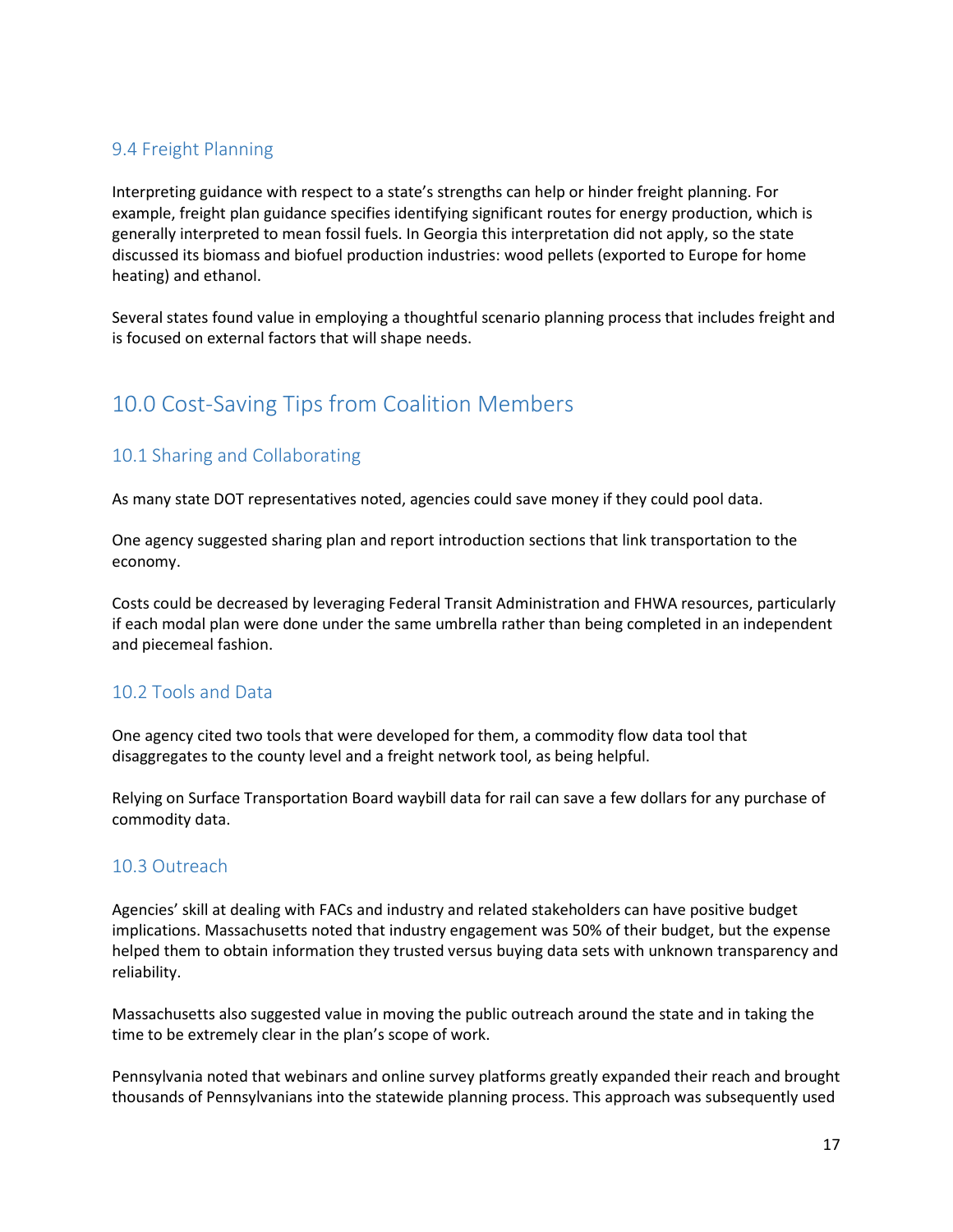by the Pennsylvania State Transportation Commission to great effect as part of its biennial program update hearings.

# <span id="page-24-0"></span>11.0 LOOKING FORWARD: COALITION SUPPORT

Participating state DOTs were asked to identify one way the Coalition could support their freight planning efforts. Predictably, states responded with a broad variety of suggestions about how they could derive benefit from I-95 Coalition support. Table 1 shows the major categories of requested support and states' specific comments regarding particular freight planning challenges. Based on the results of the interviews and the needs identified by member agencies, the I-95 Corridor Coalition can use its Intermodal Freight Committee and related organizational committees to support the actions listed in Table 1.

| <b>Proposed I-95 Corridor</b><br><b>Coalition Support</b>                                | <b>Member Agencies' Requests for Freight Planning Support</b>                                                                                                                                                                                                                                                                                                                                                                                                                                                                                                                                                                                                                                                                                                                                                        |
|------------------------------------------------------------------------------------------|----------------------------------------------------------------------------------------------------------------------------------------------------------------------------------------------------------------------------------------------------------------------------------------------------------------------------------------------------------------------------------------------------------------------------------------------------------------------------------------------------------------------------------------------------------------------------------------------------------------------------------------------------------------------------------------------------------------------------------------------------------------------------------------------------------------------|
| Hold information<br>exchanges on states'<br>freight planning tools and<br>best practices | • One state noted it would like to share information with other<br>agencies on their plans for Fast Act-related public outreach: What<br>mechanisms are being used, and how are other states engaging with<br>their stakeholders and the public?<br>• Having presentations on tools states have developed from statewide<br>freight plans would be helpful.<br>• A summary of best practices of what others have done would be<br>useful.<br>• Peer exchanges and information exchanges - "really rolling up the<br>sleeves" - to talk about issues, solutions, so states can share best and<br>even worst practices, including bringing operations and freight<br>thinking together. We want to take advantage of a better solution if<br>another state has it.<br>• Maintain a forum for intermodal rail analysis. |
| Develop a list of each<br>state's "go to" people for<br>freight planning                 | . Help with prioritization - If we can find ways to contribute to<br>efficiency of peer-to-peer network getting on the phone with<br>agencies for an hour would helpful. Anything I-95 can do to help with<br>connecting and facilitating the "go to" people for coordination and<br>support.                                                                                                                                                                                                                                                                                                                                                                                                                                                                                                                        |
| Consider how to provide<br>states access to consistent,                                  | • Data is one [need], but also, as we ask ourselves "What are the<br>collective needs and how can the Coalition help?" This can include<br>data so we are talking cohesively and on the same platform. We know                                                                                                                                                                                                                                                                                                                                                                                                                                                                                                                                                                                                       |

Table 1. Proposed Coalition Responses to Member Agencies' Requests for Freight Planning Support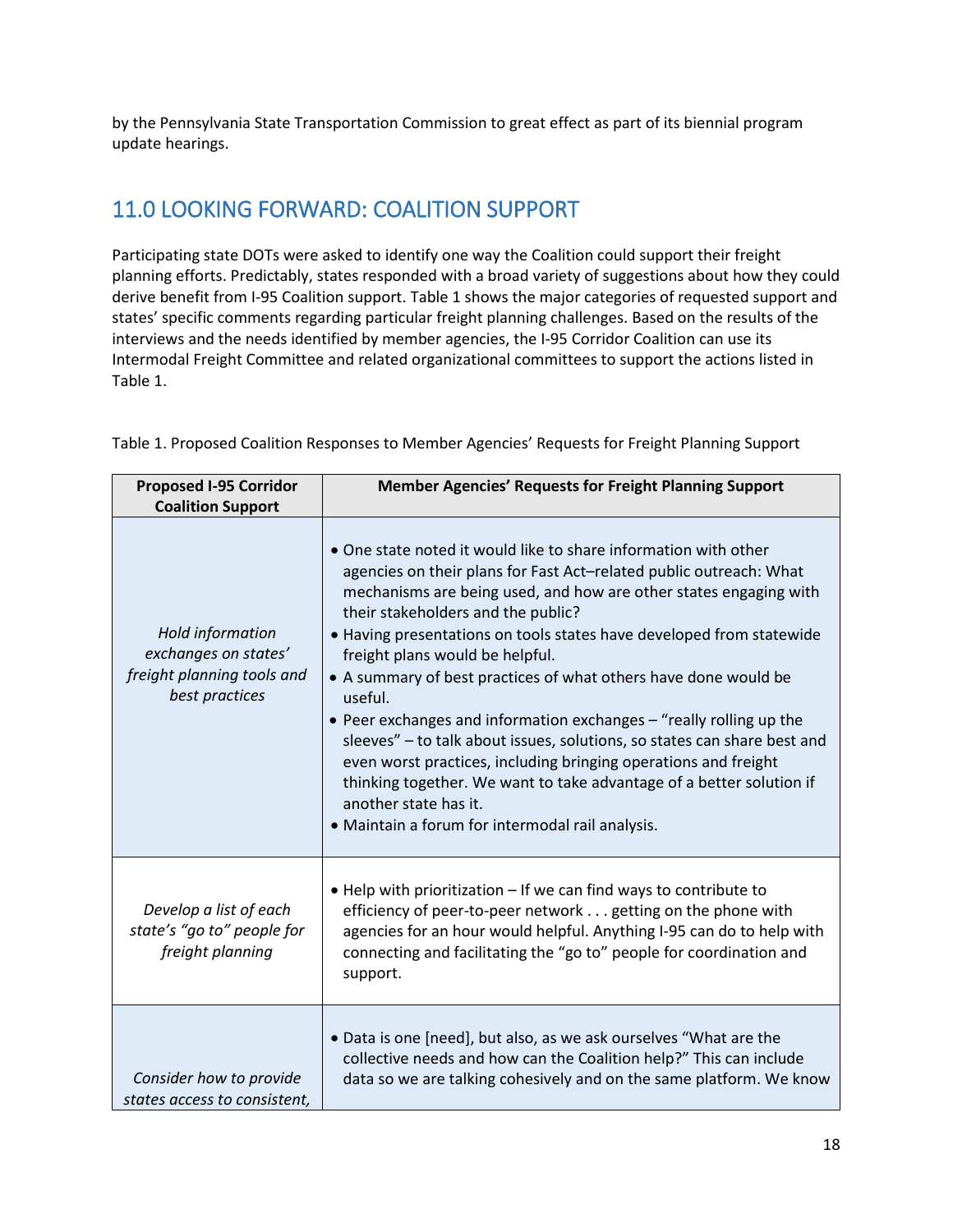| current, and user-friendly<br>freight data                                                                                                                                                    | our problems don't stop at our state line - with freight the impacts on<br>Corridor problems can be further out.<br>• Facilitating a corridor-wide technology platform including real-time<br>truck delay and push-notices to carriers on scheduled delays.                                                                                                                                                                                                                                                                                                                                                                                |
|-----------------------------------------------------------------------------------------------------------------------------------------------------------------------------------------------|--------------------------------------------------------------------------------------------------------------------------------------------------------------------------------------------------------------------------------------------------------------------------------------------------------------------------------------------------------------------------------------------------------------------------------------------------------------------------------------------------------------------------------------------------------------------------------------------------------------------------------------------|
| Assist states with issues<br>such as OS/OW permitting                                                                                                                                         | • Consider issues with OS/OW permits ("milk haulers" and FMCSA<br>problems). Is there something we can do (maybe use the listserv to<br>ask states what they are doing)?                                                                                                                                                                                                                                                                                                                                                                                                                                                                   |
| Host truck parking<br>workshop and symposium                                                                                                                                                  | • Truck parking is a major issue, and connected trucks are emerging as<br>an issue for our states.<br>. Real-time truck parking availability would be extremely beneficial.                                                                                                                                                                                                                                                                                                                                                                                                                                                                |
| Support multistate,<br>regional, and corridor-wide<br>freight planning                                                                                                                        | . Regional planning, corridor-wide planning. At the end of the day, how<br>we can coordinate as regional states as we are both regional and an I-<br>95 Corridor region?<br>• Demonstrate and document the interconnected nature of the<br>intermodal industry in the corridor so that states can point to projects<br>that will influence the trends of mode share and dependencies.<br>• Recognize that in addition to our neighbors, because of the nature of<br>freight we may need to talk with, or have something in common with,<br>nonneighboring states (e.g., interaction between a New England State<br>and Mid-Atlantic State) |
| Assist states with private-<br>sector input for critical<br>freight corridors                                                                                                                 | • Continue to track industry technologies that will affect safety and<br>capacity.<br>• Coordination with private sector to highlight economic role of critical<br>freight corridors; bring in private sector in for more of an on-going<br>dialogue. Have a commerce corridor study, including ports, whereby<br>economic analysis could drive some of the land use.                                                                                                                                                                                                                                                                      |
| Assist states with resiliency<br>planning, including<br>improving linkage between<br><b>Operations and Freight</b><br>(i.e., transportation<br>systems management and<br>operations planning) | • Resiliency and alternative corridor planning (i.e., disruptions from<br>events) - What are best practices, how well do we understand what<br>other agencies' plans are?                                                                                                                                                                                                                                                                                                                                                                                                                                                                  |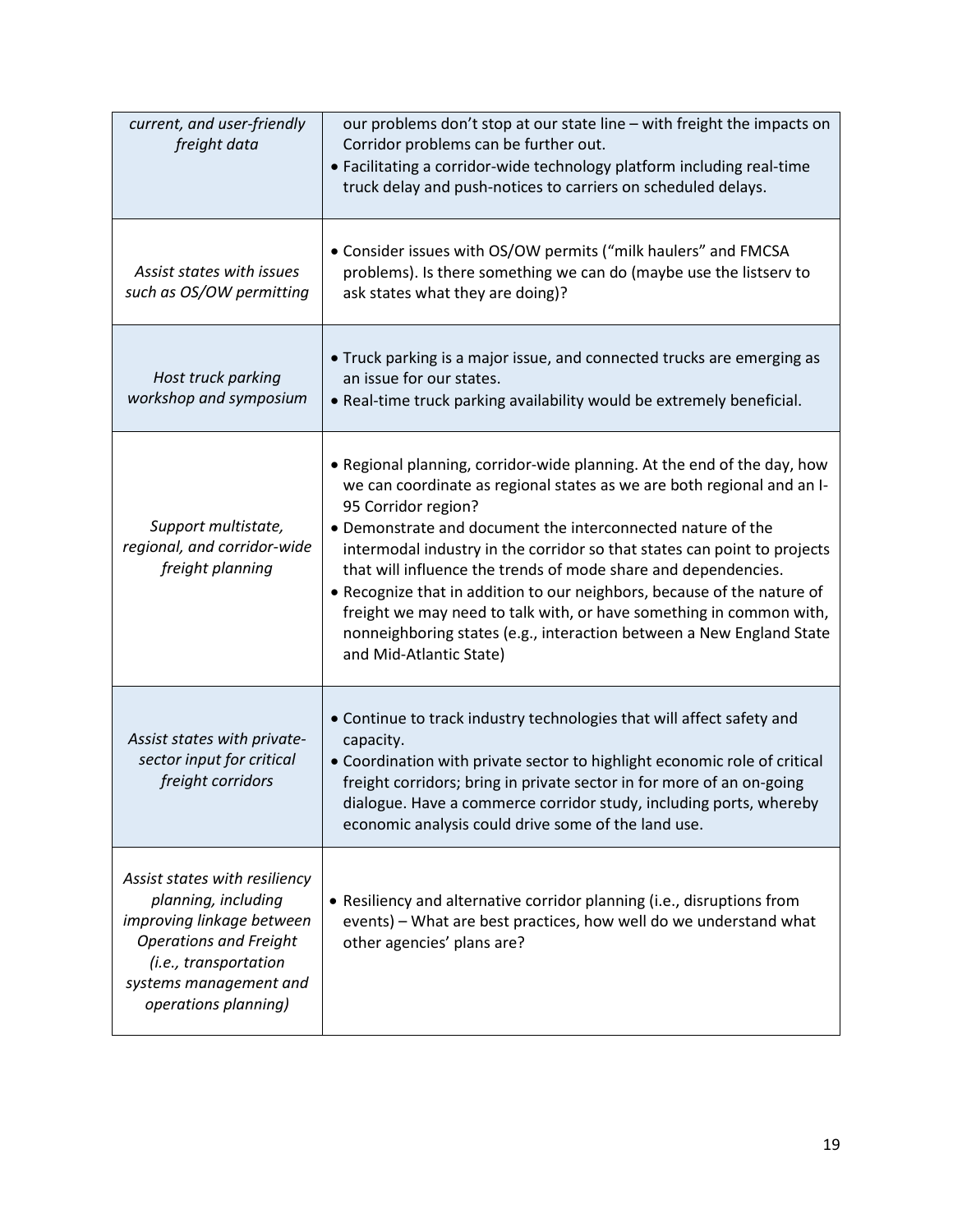# <span id="page-26-0"></span>Appendix A. Ten Required Elements of State Freight Plans

Federal guidance effective October 14, 2016, lists 10 required elements that states must include in their state freight plan to be FAST Act compliant. Six elements (1, 2, and 4–7) were part of MAP-21 requirements. The remaining four elements (3 and 8–10) are new additions under the Fast Act.

"The purpose of this Guidance on State Freight Plans and State Freight Advisory Committees is to provide States with information on the statutorily required elements of State Freight Plans under [49 U.S.C. 70202](https://api.fdsys.gov/link?collection=uscode&title=49&year=mostrecent§ion=70202&type=usc&link-type=html) and recommend approaches and information that States may include in their State Freight Plans. This guidance also strongly encourages States to establish State Freight Advisory Committees and provides suggestions as to how those Committees can help the State with its freight planning.

[49 U.S.C. 70202](https://api.fdsys.gov/link?collection=uscode&title=49&year=mostrecent§ion=70202&type=usc&link-type=html) lists 10 required elements that all State Freight Plans must address for each of the transportation modes:

1. An identification of significant freight system trends, needs, and issues with respect to the State;

2. A description of the freight policies, strategies, and performance measures that will guide the freight-related transportation investment decisions of the State;

3. When applicable, a listing of—

a. multimodal critical rural freight facilities and corridors designated within the State under section 70103 of title 49 (National Multimodal Freight Network);

b. critical rural and urban freight corridors designated within the State under section 167 of title 23 (National Highway Freight Program);

4. A description of how the plan will improve the ability of the State to meet the national multimodal freight policy goals described in section 70101(b) of title 49, United States Code and the national highway freight program goals described in section 167 of title 23;

5. A description of how innovative technologies and operational strategies, including freight intelligent transportation systems, that improve the safety and efficiency of the freight movement, were considered;

6. In the case of roadways on which travel by heavy vehicles (including mining, agricultural, energy cargo or equipment, and timber vehicles) is projected to substantially deteriorate the condition of the roadways, a description of improvements that may be required to reduce or impede the deterioration;

7. An inventory of facilities with freight mobility issues, such as bottlenecks, within the State, and for those facilities that are State owned or operated, a description of the strategies the State is employing to address those freight mobility issues;